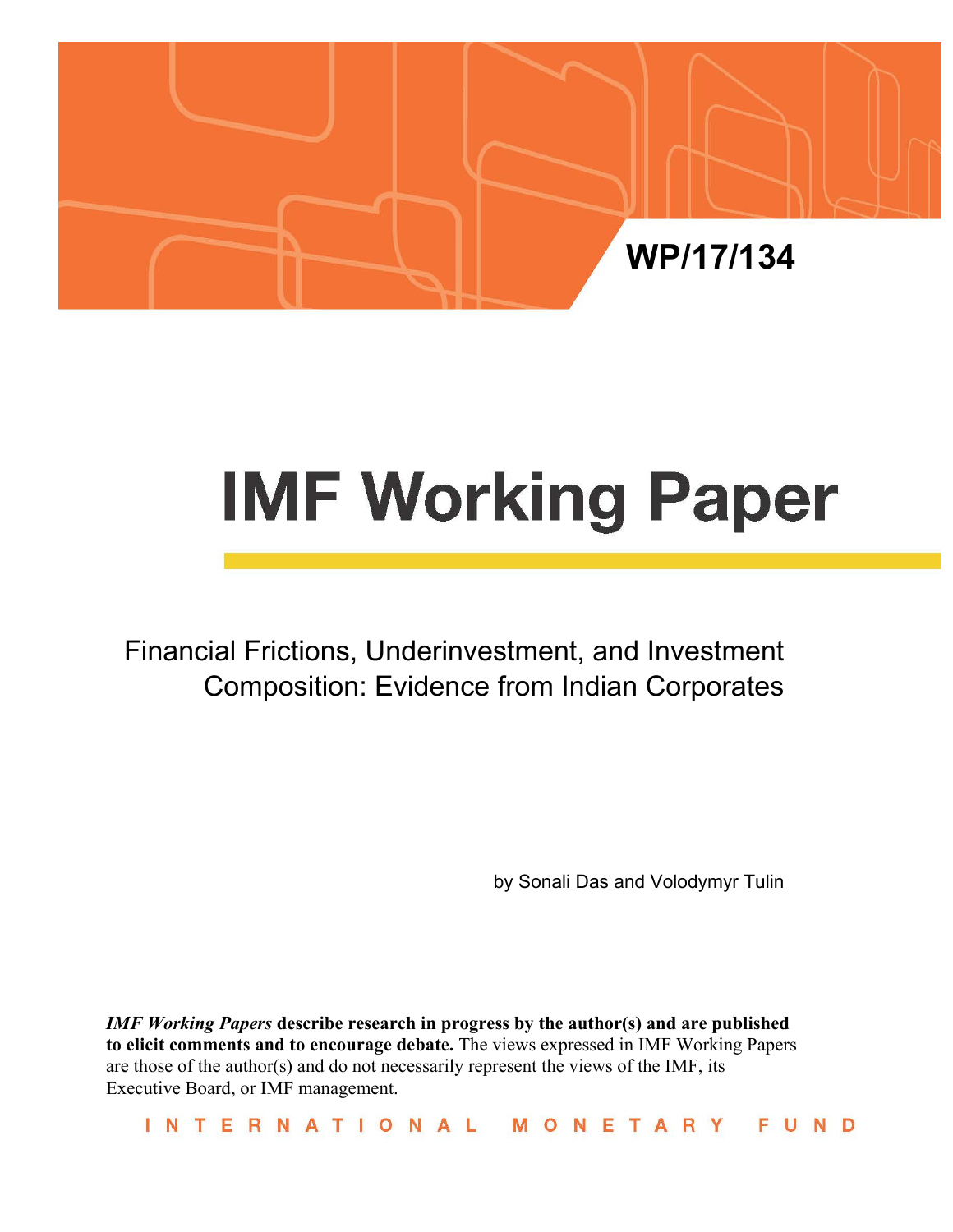# **IMF Working Paper**

# Asia and Pacific Department

# **Financial Frictions, Underinvestment, and Investment Composition: Evidence from Indian Corporates1**

# **Prepared by Sonali Das and Volodymyr Tulin**

Authorized for distribution by Paul Cashin

June 2017

*IMF Working Papers* **describe research in progress by the author(s) and are published to elicit comments and to encourage debate.** The views expressed in IMF Working Papers are those of the author(s) and do not necessarily represent the views of the IMF, its Executive Board, or IMF management.

# **Abstract**

This paper studies private investment in India against the backdrop of a significant investment decline over the past decade. We analyze the potential causes of weaker investment at the firm level, using both firm-level financial statements and a novel dataset on firms' investment project decisions, and find that financial frictions have played a role in the slowdown. Firms with higher financial leverage invest less, as do firms with lower earnings relative to their interest expenses. Consistent with the notion of credit constraints leading to pro-cyclical investment, we also find that firms with higher leverage are (i) less likely to undertake new investment projects, (ii) less likely to complete investment projects once begun, and (iii) undertake shorter-term investment projects.

JEL Classification Numbers: E22, E32, E44, O16

Keywords: Corporate Leverage, Investment, India.

Authors' E-Mail Addresses: sdas2@imf.org; vtulin@imf.org

<sup>&</sup>lt;sup>1</sup> We are grateful to Paul Cashin, Kenneth Kang, Arvind Subramanian, Adrian Alter, Dan Nyberg, Jeffrey Williams and our colleagues in the IMF Asia and Pacific Department for helpful comments and discussions. We also benefited from feedback received from seminar participants at the Reserve Bank of India and the Indian Institute of Management Calcutta.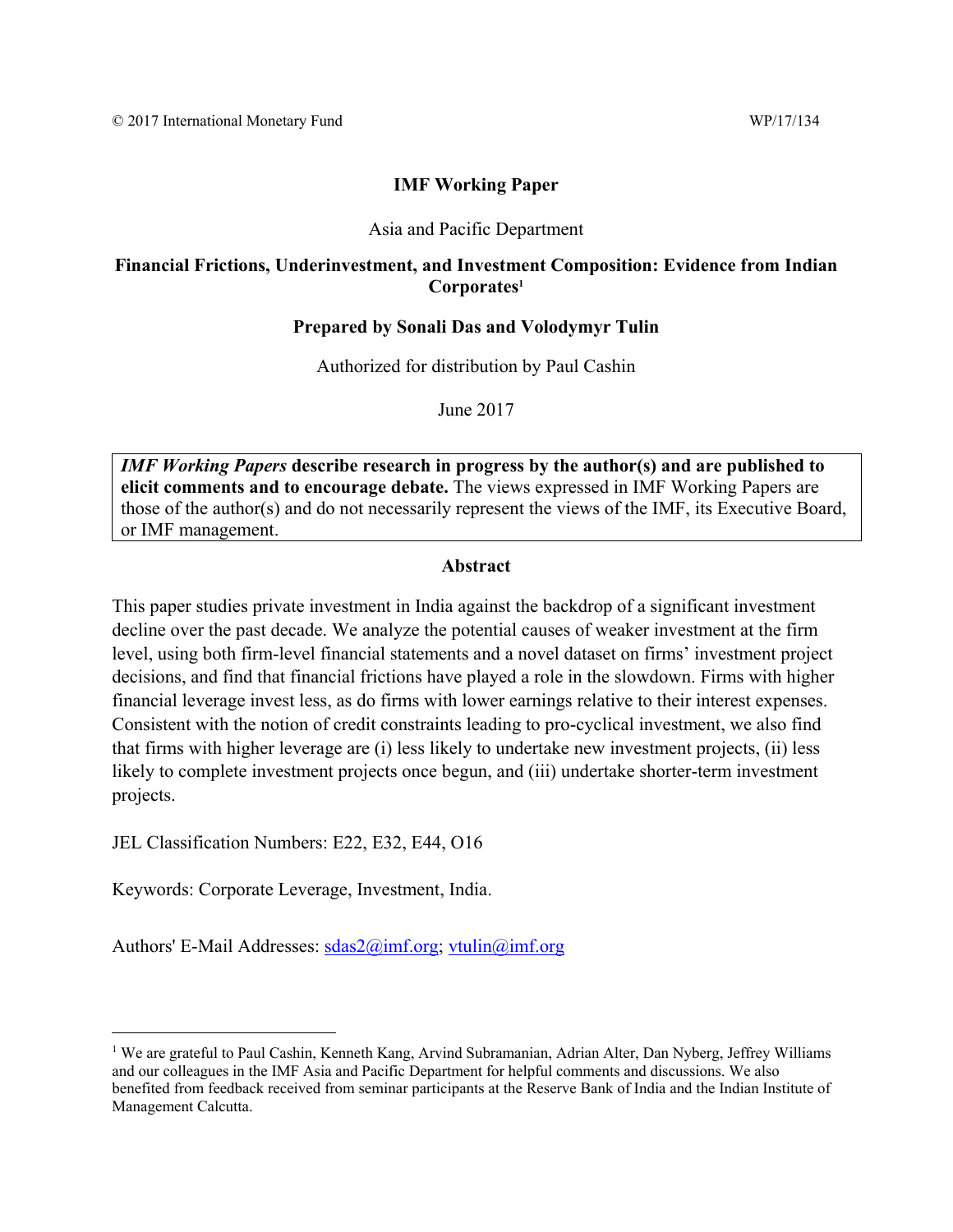# **Contents**

# Page

# Figures

| 4. Corporates: Average Investment for Highly Leveraged and Less Leveraged Firms11 |  |
|-----------------------------------------------------------------------------------|--|
|                                                                                   |  |
|                                                                                   |  |

# Tables

| <b>Kelert</b> |  |
|---------------|--|
|---------------|--|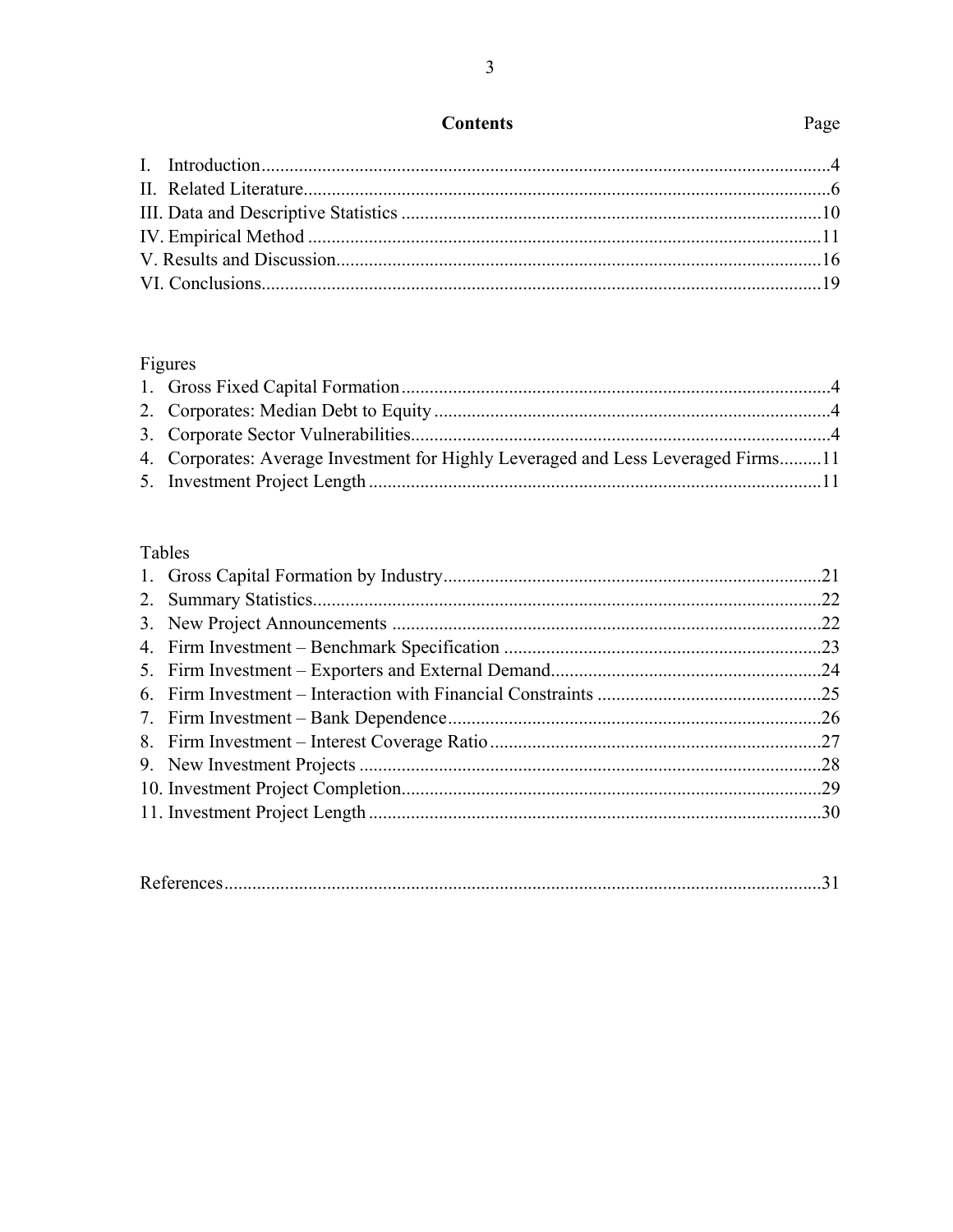### **I. INTRODUCTION**

 Investment growth in India has slowed sharply in recent years. Aggregate gross fixed capital formation growth averaged 12 percent per year over the decade ending in 2011/12 but only 3½ percent in the five years since.

Consequently, the investment-to-GDP ratio is estimated to have plummeted from a peak of 33½ percent of GDP recorded in 2007/082 to 27 percent in 2016/17 (Figure 1). The decline took place across most industries, but was more severe in capital intensive sectors. The investment-to-GDP ratio of infrastructure-related industries has fallen by one third, and in utilities and manufacturing it has declined by one fourth (Table 1).





 At the same time, the financial leverage of Indian firms has been rising and is high relative to other emerging market economies (Figure 2), raising the question of the extent to which financial frictions have been constraining private investment. Even though the vulnerabilities of corporates have begun to subside, reflecting policy measures to easing supply-side bottlenecks, leverage levels generally remain high (IMF, 2017). Moreover, high leverage is concentrated in certain industries, such as metals and mining, construction and



<sup>&</sup>lt;sup>2</sup> Indian fiscal years run from April 1 to March 31. That is, 2007/08 is from April 1, 2007 to March 31, 2008.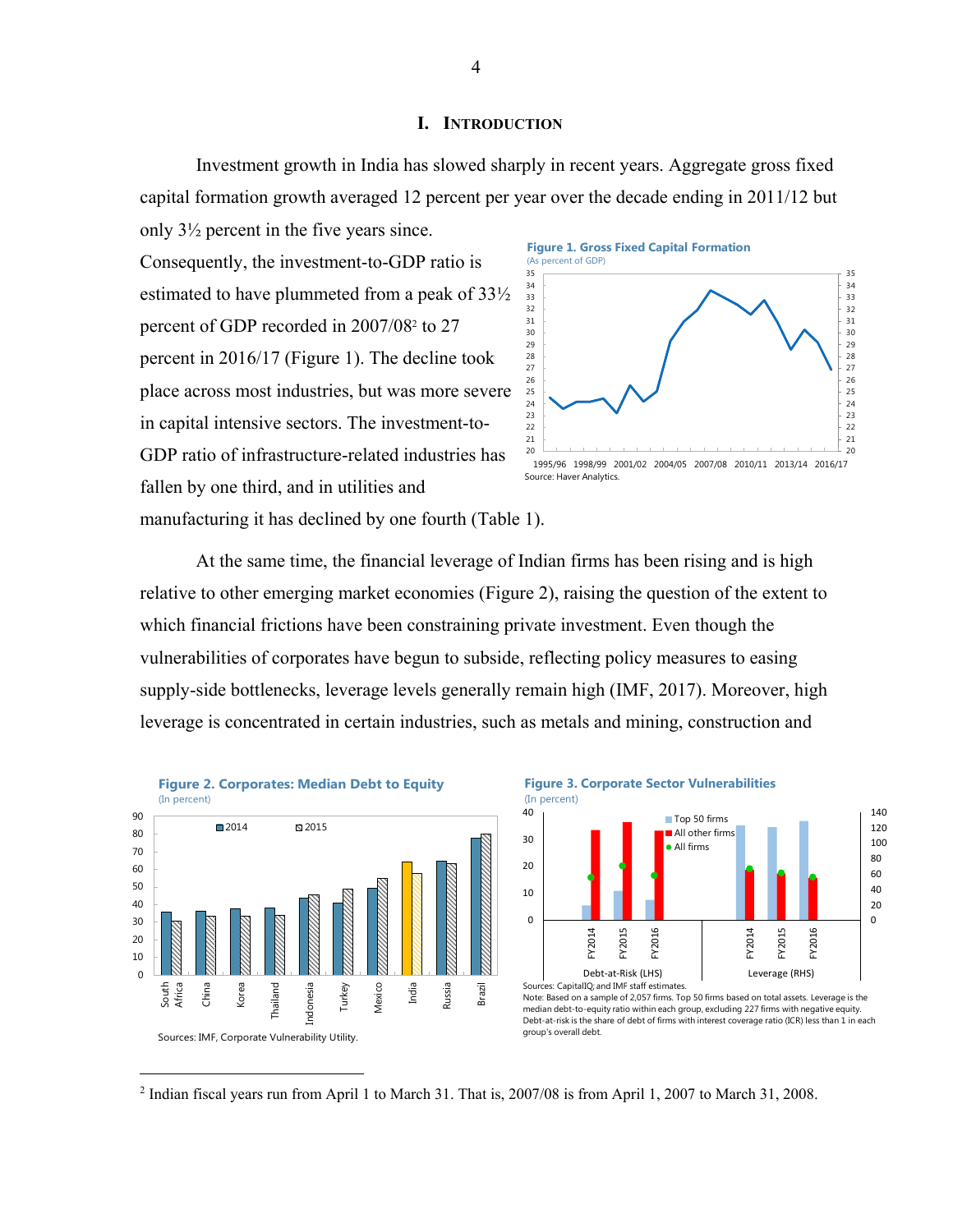engineering, and transportation and infrastructure. These industries are also the ones that have recorded the largest slowdown in investment rates over the past several years.

 This paper studies the drivers of private fixed investment in India over the past twenty years. Understanding the causes of the investment slowdown and the relative importance of driving factors is key to deriving potential policy responses.

 From a theoretical standpoint, explanations of the determinants of firm investment rates can broadly be grouped into two: theories that relate current investment to expectations of future demand, i.e. firm growth opportunities, and theories that are relevant when assumptions that underpin the first group—that of no financial constraints, shareholder value maximization, and constant returns to scale and perfect competition—do not hold. The most popular model in the first group is the Q model, in which all relevant expectations of future profitability are summarized by the firm's stock market valuation and thus investment can be explained as a function of the Q ratio.<sup>3</sup>

 The empirical literature has focused on estimating the relationship between firm investment and Q, which is plagued by difficulties in measuring Q in practice, and on testing the hypothesis that financial frictions lead to underinvestment. In this paper, we contribute to the latter literature on firm investment and financial frictions, which has been conducted primarily using data on U.S. firms, and extend it along several dimensions.

 First, using firm-level data, we confirm that the negative relationship between investment rates, measured as the ratio of investment expenditure to the existing capital stock, and financial leverage which has been found in the literature holds for Indian firms. Given that the weak performance of empirical measures of Q in explaining firm-level investment even in advanced economies (see Eberly et al. (2012), and Gala and Gomes (2013) for example) and the added difficulty of using the empirical proxy for Q in an economy such as India with low equity market participation, we study directly whether a decrease in expectations of future growth due to the global financial crisis (GFC) – an explanation that would work through lower Q in theory and is proxied in this manner in

 $\overline{a}$ 

<sup>3</sup> Tobin (1969) introduced "Q", the ratio of the market value of a firm to the replacement cost of its capital stock, as a measure of its incentive to invest in capital.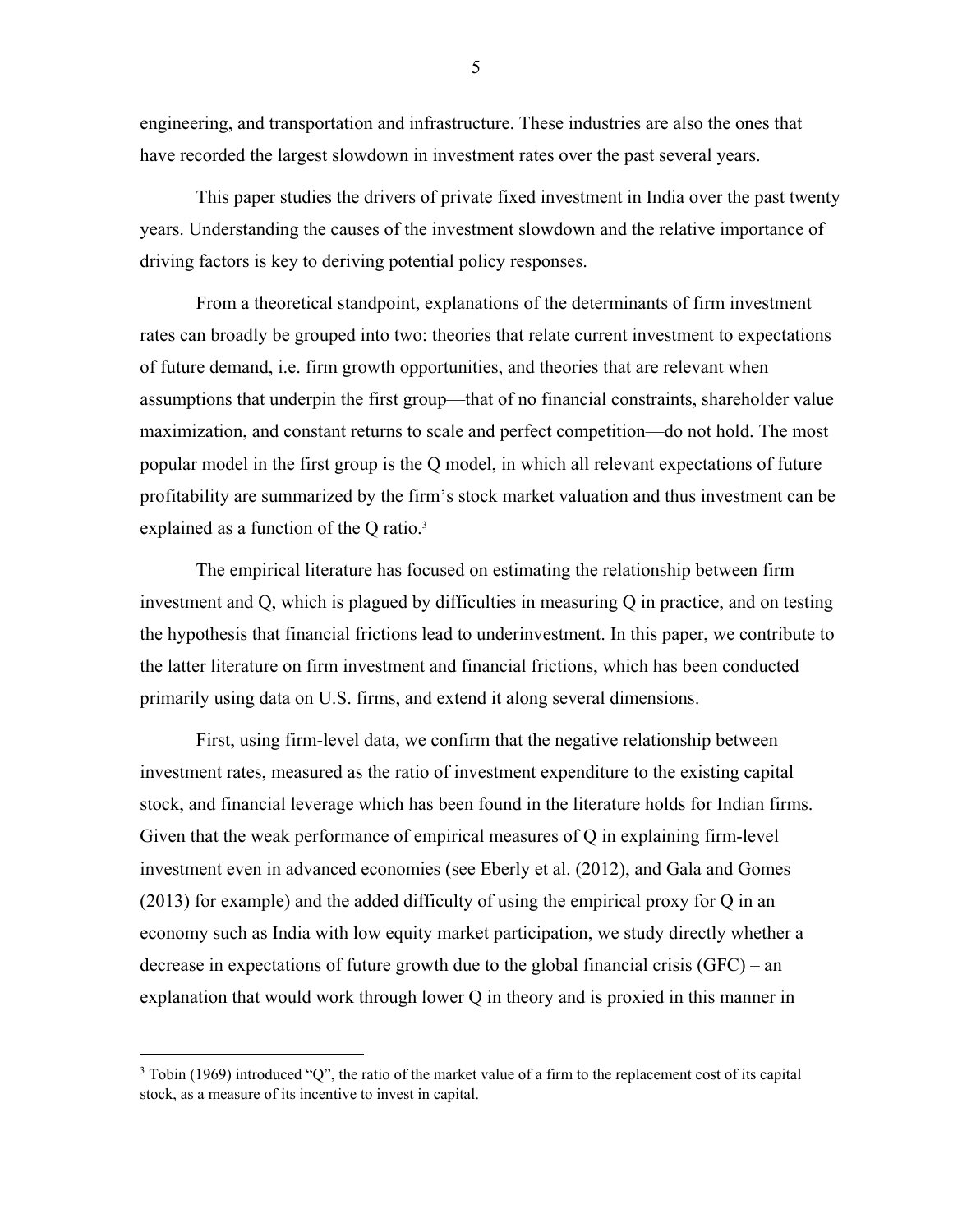studies of U.S. firms – has affected firm investment in India. In particular, we study whether investment has slowed more at firms in industries where demand for Indian exports fell, and among exporting firms in particular. We find that, while investment at exporting firms is affected by external demand, investment among exporting firms did not fall significantly after the GFC.

 Next, we estimate a series of empirical specifications to further test the hypothesis that financial frictions are a factor in decreasing firm investment. In particular, we estimate how financial leverage affects investment at: (i) firms that have differential access to external finance; (ii) firms that have different dependence on banks as their primary source of finance; and (iii) by using a firm's interest coverage ratio (ICR)—that is, the ratio of its earnings to interest expenses—as a proxy for financial distress. We find that the relationship between investment and leverage is less negative for firms with lower financial constraints and, overall, the results suggest that investment is weakened by high financing burdens.

 Finally, we study a new measure of investment—the probability a firm undertakes a new investment project—as well as provide evidence on how financial leverage affects the composition of investment, which is proxied by the length of the investment project. We find that leverage negatively affects the likelihood that a firm decides to undertake new investment projects as well as the length of investment projects that are undertaken. This is consistent with the model of Aghion et al. (2010), who show that the share of long-term investment to total investment is countercyclical when financial markets are perfect; but that this share may turn pro-cyclical when firms face tight credit constraints due to the higher liquidity risk of long-term investment. Our analysis benefits from a novel data set on Indian corporates' investment project decisions, which we merge to the firm-level data.

# **II. RELATED LITERATURE A. Theoretical Building Blocks**

Macroeconomic theory traditionally modeled investment according to the notion that there are convex adjustment costs to investment, leading to a flexible accelerator model of investment where investments follow a path that results in the actual capital stock adjusting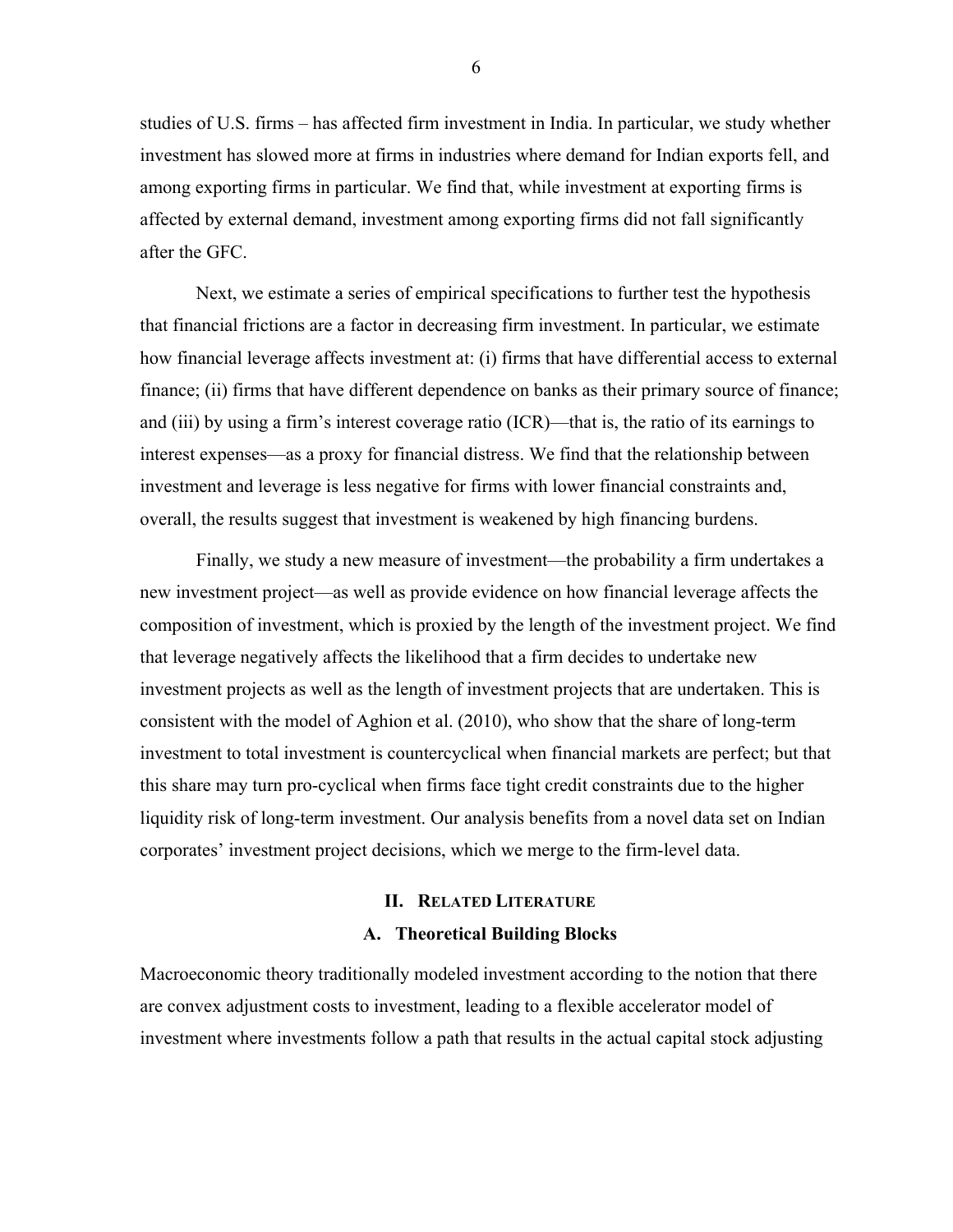to some desired capital stock over time.4 Tobin (1969) introduced "Q", the ratio of the market value of a firm to the replacement cost of its capital stock, as a measure of its incentive to invest in capital. The link between convex costs of adjustment and the Q-theory of investment was made explicit by Mussa (1977) and Abel (1983), both focusing on marginal *q* —the ratio of the value of an additional unit of capital to its acquisition cost—and showing that  $q$  is a sufficient statistic for investment.

 In the corporate finance literature, a large class of theories arose on how asymmetric information or agency problems lead external finance to be costly, and thus affect firm investment. See Stein (2003) for a detailed survey. A prominent model that can roughly be placed in this group is Myers's (1977) theory of debt overhang, which shows how outstanding debt can distort a firm's investment incentives and thus lead to underinvestment. With high debt, decision makers that seek to maximize the value of their firm's equity (shareholders or managers compensated with equity) may be reluctant to invest in positive net present value projects because part of the return will accrue to the debt holders, compared to a situation where the face value of the firm's debt is lower. Steigum (1983) tied these two literatures together by modeling a specific financial friction—where a firm's cost of borrowing depends on its debt to equity ratio—and showing that the optimal investment plan was approximated by the flexible accelerator model.

 More recent theories of investment focus on: (i) the structure of firm financing; and (ii) the composition of investment. An implication of Myers (1977) is that debt of shorter maturity would lessen the underinvestment problem, as debt that matures before an investment decision cannot cause overhang. Diamond and He (2014) study the effect of debt maturity on investment in a dynamic model, and find that shorter maturities can both increase or decrease overhang effects. For immediate investment, shorter-term debt typically imposes lower overhang. Shorter-term debt leads to more volatile future debt overhang, however, making future investment incentives volatile. Regarding the composition of investment,

1

<sup>&</sup>lt;sup>4</sup> That is,  $K(t) = b[K^* - K(t)]$  where  $K^*$  and  $K(t)$  are the desired and actual stocks of capital at time *t*, and *b* is the speed of adjustment coefficient.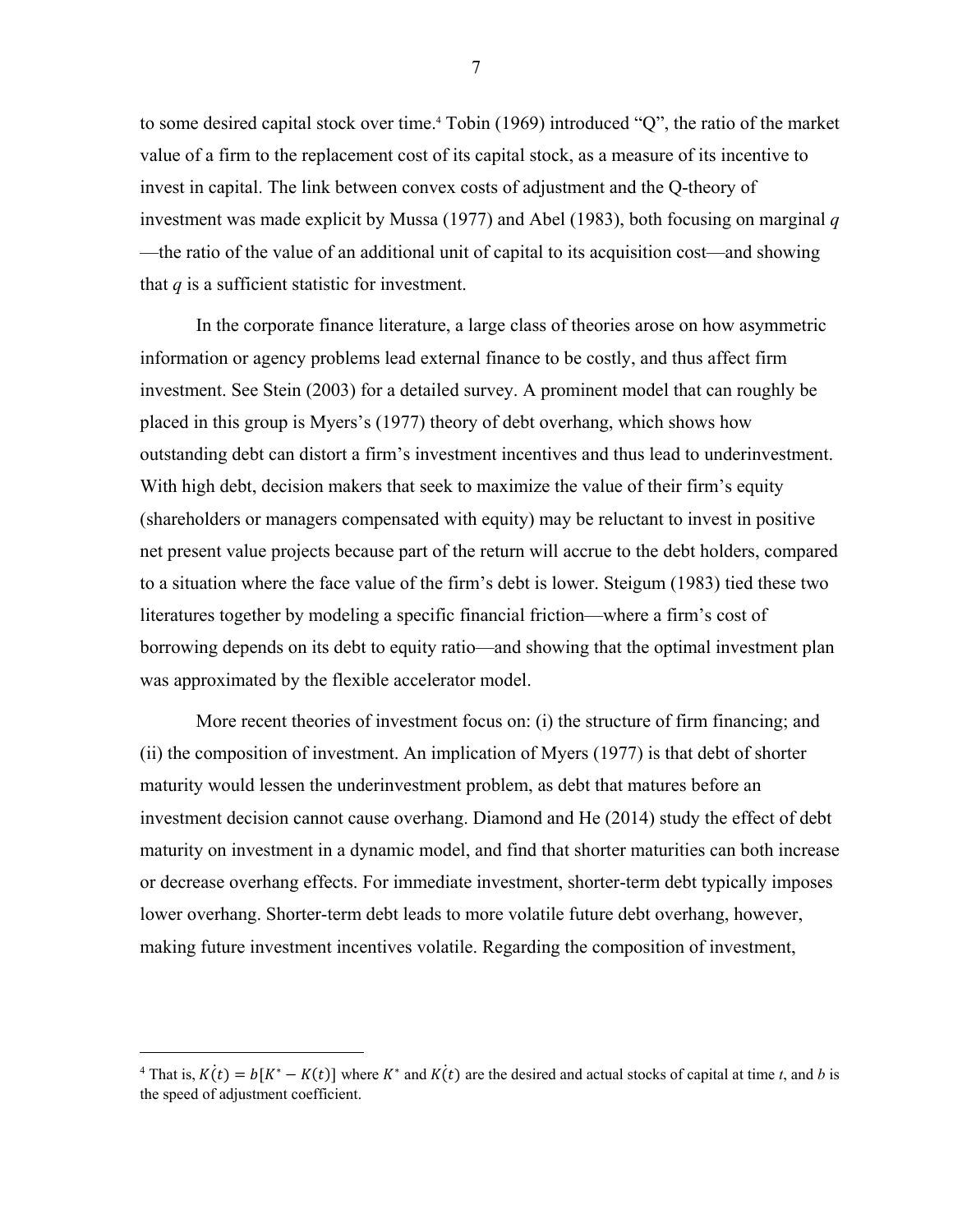Hennessy (2004) shows that debt overhang distorts both the level and composition of investment, with underinvestment being more severe for long-lived assets.

## **B. Empirical Literature**

A large empirical literature on the determinants of firm investment exists, much of it focused on estimating the relationship between investment and Tobin's Q, alongside many studies that establish that establish that firms with more cash and less debt invest more,<sup>5</sup> countering the implication of Modigliani-Miller (1958) that a firm's investment should depend only on the profitability of its investment opportunities as measured, for example, by Q.

 More recent papers revisit the Tobin's Q hypothesis, focusing on the measurement error of Q in previous work. Since marginal q is unobservable, Tobin's average  $Q$ , the ratio of equity plus debt value to replacement cost of the capital stock, is commonly used as an empirical proxy.<sup>6</sup> However, the focus on Tobin's Q to explain firm-level investment is receding. Eberly et al. (2012), for example, show that the best predictor of current investment at the firm level is lagged investment, working better than Tobin's Q and cash flow combined on the usual sample of U.S. firms. Gala and Gomes (2013) question the use of Q-ratios in empirical studies of investment, showing that Q bears only a weak relation to optimal investment under all but very stringent assumptions about the nature of markets and technologies, and find that it is better to use the underlying state variables, such as firm size and sales, directly. Using measures of firm fundamentals directly also avoids the measurement error concerns induced by potential stock market misvaluations (Blanchard, Rhee and Summers, 1993), which is even more relevant when studying investment in countries with a lower share of publicly-listed firms and lower stock-market participation.

 $\overline{a}$ 

<sup>&</sup>lt;sup>5</sup> For example, early papers using data on U.S. firms showed that investment is excessively correlated with cash flow (Lang, Ofek, and Stulz 1996) and ensured that this holds beyond any role that cash flow may have as an indicator of investment opportunities (Gilchrist and Himmelberg 1995). Subsequent papers have taken a variety of approaches to deal with the potential endogeneity stemming from cash or other financing variables containing information about investment opportunities.

<sup>&</sup>lt;sup>6</sup> Hayashi (1982) and Abel and Eberly (1994) provided formal justification for this practice, deriving conditions under which average Q and marginal *q* are equal. Both models, however, preclude any role for financial structure by assuming that the firm is financed exclusively with equity.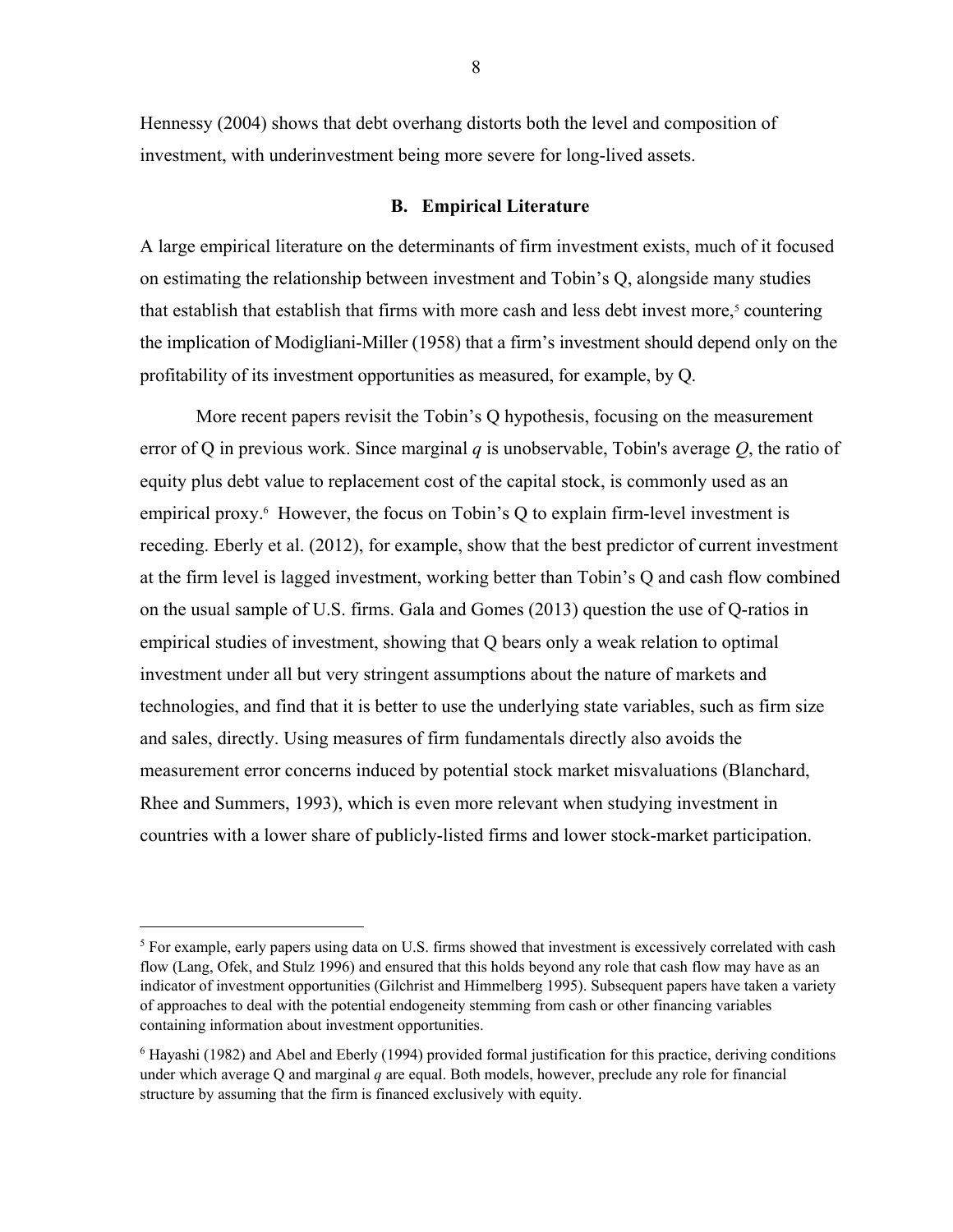Empirically, investment expenditures are often lumpy, irregular and infrequent (Doms and Dunne 1998) as opposed to the rather smooth increments to the capital stock implied by theory, and big investment projects typically are irreversible, or at least nearly so. Cooper, Haltiwanger, and Power (1995) find that the probability of an investment spike for a plant increases with the time that has elapsed since the previous spike, lending additional support to the view of a microeconomic environment characterized by nonconvexities in the adjustment technology.

 The only paper, to our knowledge, that has focused on the composition of investment is Aghion et al (2010), who model firms that engage in two types of investment: short-term and long-term, where long-term investment contributes more to productivity growth. They show that the share of long-term investment in total investment is countercyclical when financial markets are perfect; but that this share may turn pro-cyclical when firms face tight credit constraints due to the higher liquidity risk of long-term investment. Thus, through its effect on the cyclical composition of investment, tighter credit can lead to both higher volatility and lower mean growth.

## **C. Investment in India**

 Tokuoka (2012) took a first look at the investment slowdown in India and found that macroeconomic factors could partially explain corporate investment, but could not fully account for the recent weak investment, and that corporate investment was weaker in cities and states with more difficult business environments. Anand and Tulin (2014) also found that standard macro-financial variables could not fully explain the slowdown in investment at the aggregate level, and that heightened policy uncertainty played a key role. Bahal, Raissi, and Tulin (2016) study the relationship between public-capital accumulation and private investment at the aggregate level India. Their results suggest that while public-capital accumulation crowds out private investment in India over 1950–2012 the opposite is true after 1980, which they attribute to the policy reforms which started during early 1980s and gained momentum after the 1991 Indian balance of payments crisis.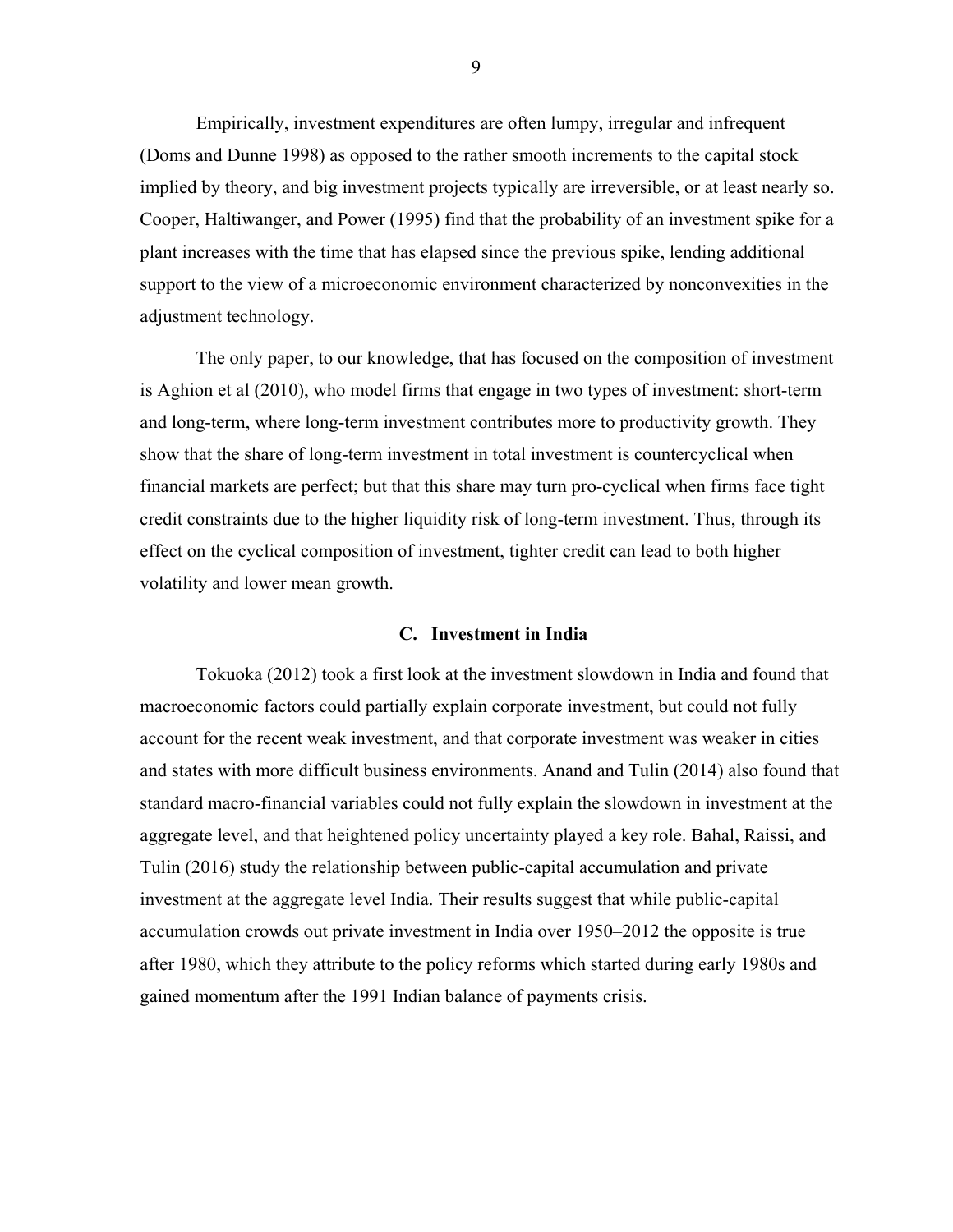## **III. DATA AND DESCRIPTIVE STATISTICS**

 Two main datasets are used in the analysis. The first is the Prowess panel database on Indian firms from the Centre for Monitoring Indian Economy (CMIE). It covers approximately 30,000 Indian companies, both publicly-listed companies and other large companies, and contains the standard balance-sheet variables and information from cashflow statements. The second database, Capex, is also from CMIE and provides information on investment projects planned or undertaken by India companies. For example, the date that projects are announced, the date they are completed or, if they fail, the date on which they are abandoned. In addition to this information on project events, it also contains the location and industry of projects.

 Our main firm-year sample consists of 10,974 firms from 1995 to 2015. We exclude all financial firms (NIC codes: 641–663) and only firms with at least five years of data are included in the sample. Sample averages shows that India's most leveraged companies have had lower investment rates compared to their less-leveraged peers in recent years (Figure 4). Table 2 presents the summary statistics for the annual variables from the Prowess database that are used in the analysis.

 The Capex database contains 44,584 investment projects from 1995–2015. Firms can undertake more than one project, of course, so this corresponds to 13,887 firms. After matching this to the Prowess data at the firm-year level, we see that firms began new investment projects in about 9 percent of the Prowess firm-year sample (Table 3). This is consistent with previous evidence on discrete and lumpy investment which suggests that a lack of 'zeros' in annual investment expenditure at the firm level is due to aggregation over different types of capital and production units, as well as a reflection of the lengthy nature of investment implementation.

 The average length of time taken to complete investment projects is 3.7 years. Figure 5 shows the distribution of project length for completed projects in the sample. 7

 $\overline{a}$ 

The average time between project announcement and completion is about 2 years in manufacturing, 3.5 years in the services sector, which covers investments related to transportation and communications infrastructure, and about 4 years in the electricity sector.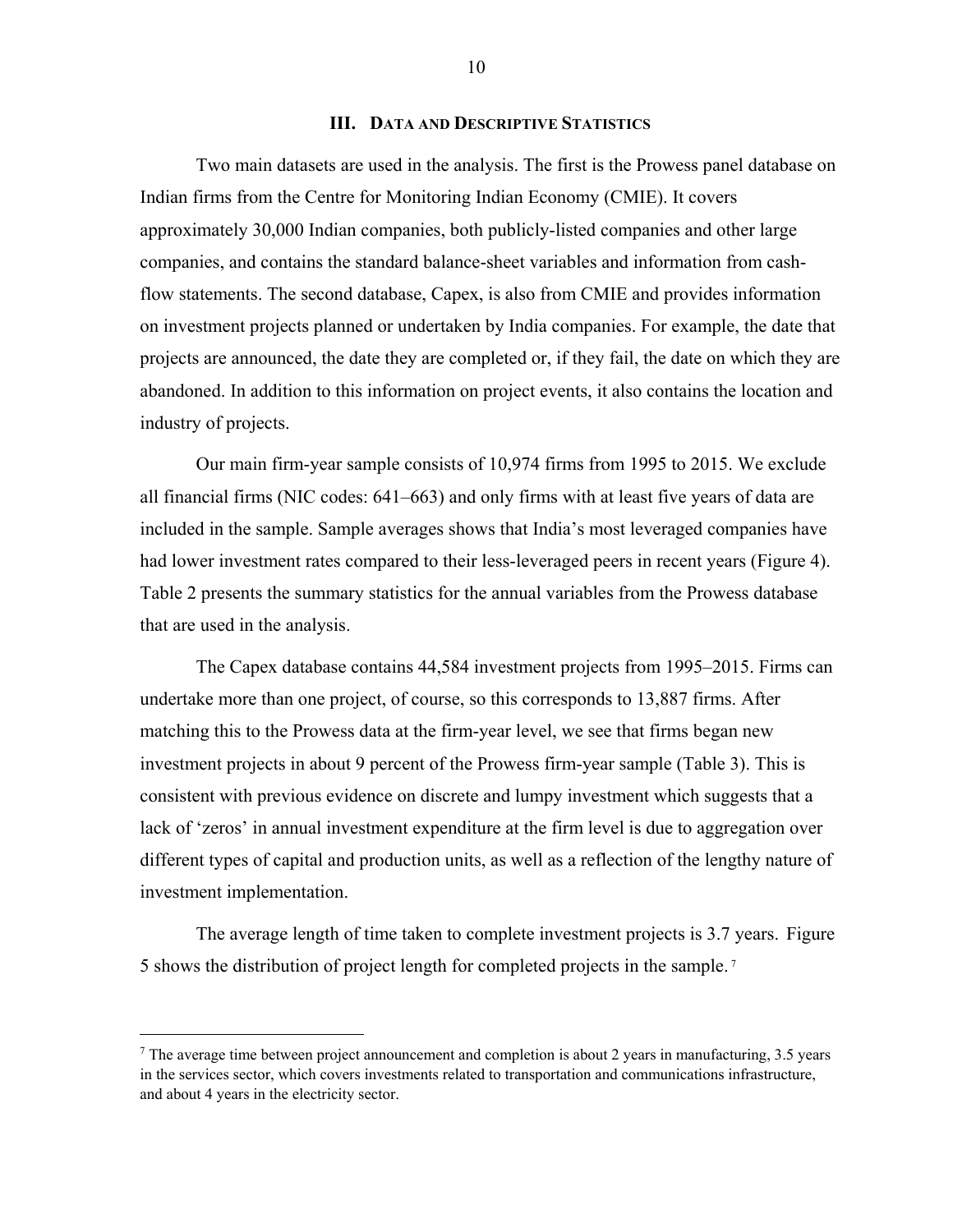

## Source: CMIE Prowess database.

Note: Firms are ranked by their debt to equity ratios in each year and the average investment rate is shown by year for: (i) firms with the highest 10 percent of debt to equity ratios, and (ii) firms with the lower 90 percent of debt to equity ratios.





Source: CMIE Capex database.

Note: Histogram of the length of completed investment projects. Average length is 3.7 years.

# **IV. EMPIRICAL METHOD**

## **A. Benchmark Specification, Firm-Level Investment Rates**

The benchmark econometric specification is as follows: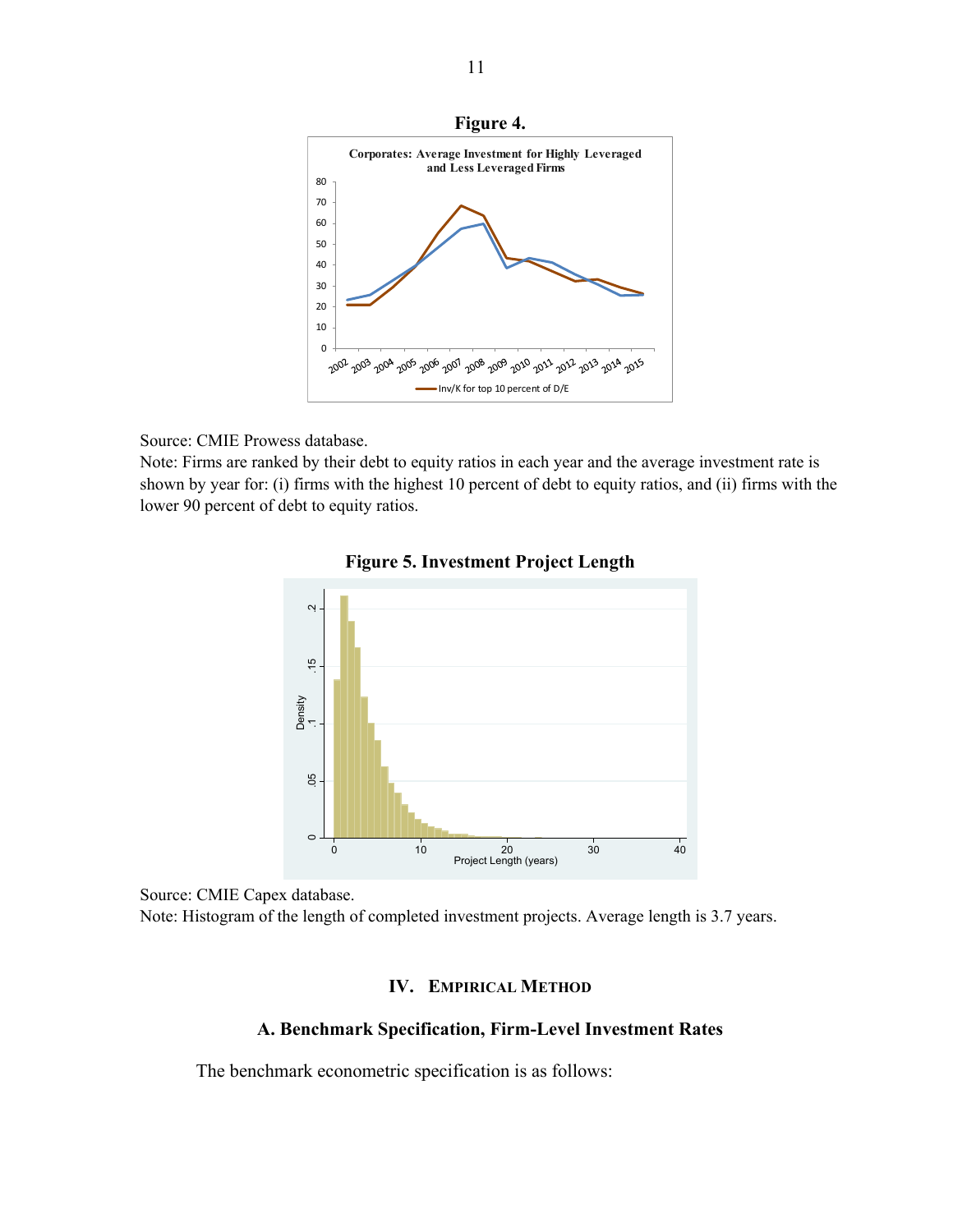$$
(1) \quad Inv_{it} = \alpha + \mu_i + \beta Lev_{it-1} + \delta X_{it-1} + v_t + \varepsilon_{it}
$$

where  $Inv_{ii}$  is investment rate of firm  $i$  in year  $t$ . This is measured as the expenditure on fixed assets in period *t*, scaled by the estimate of capital stock at the beginning of the period. That is, by net fixed assets at the end of period *t-1*. The main explanatory variable of interest is the leverage ratio, *Lev* , calculated as the debt to equity ratio (book values) of the firm, and *X* is a vector of control variables including:

- $\blacksquare$  the cash flow to (beginning of period) capital stock ratio,
- $\blacksquare$  the sales to (beginning of period) capital stock ratio,
- $\blacksquare$  the size of the firm (log of beginning of period capital stock).

We include a firm-specific effect,  $\mu_i$ , year dummies,  $\nu_i$ , to capture aggregate shocks and  $\varepsilon_i$ is an error term uncorrelated with current or lagged values of *X*. We first employ a panel fixed effects estimator, as our benchmark for the subsequent regressions. The hypothesis is the investment rate is lower for firms that are more highly levered, i.e. that  $\beta < 0$ .

# **B. Growth Opportunities and External Demand**

 In the next specification we explore further the relationship between expectations of future profitability and investment. First, with exporting firms being more vulnerable to the global trade slowdown following the global financial crisis, we study how investment was affected at firms in industries where export demand fell, and in particular at exporting firms. The corresponding specification is as follows:

(2)  $Inv_{it} = \alpha + \mu_i + \beta_1 Lev_{it-1} + \beta_2 Exp_{it-1} + \beta_3 WorldImportGrowth_{it-1} + \delta X_{it-1} + v_t + \varepsilon_{it}$ where:

**Exp** is indicator variable for exporting firms (in specifications without fixed effects) or export intensity, measured as the export to sales ratio;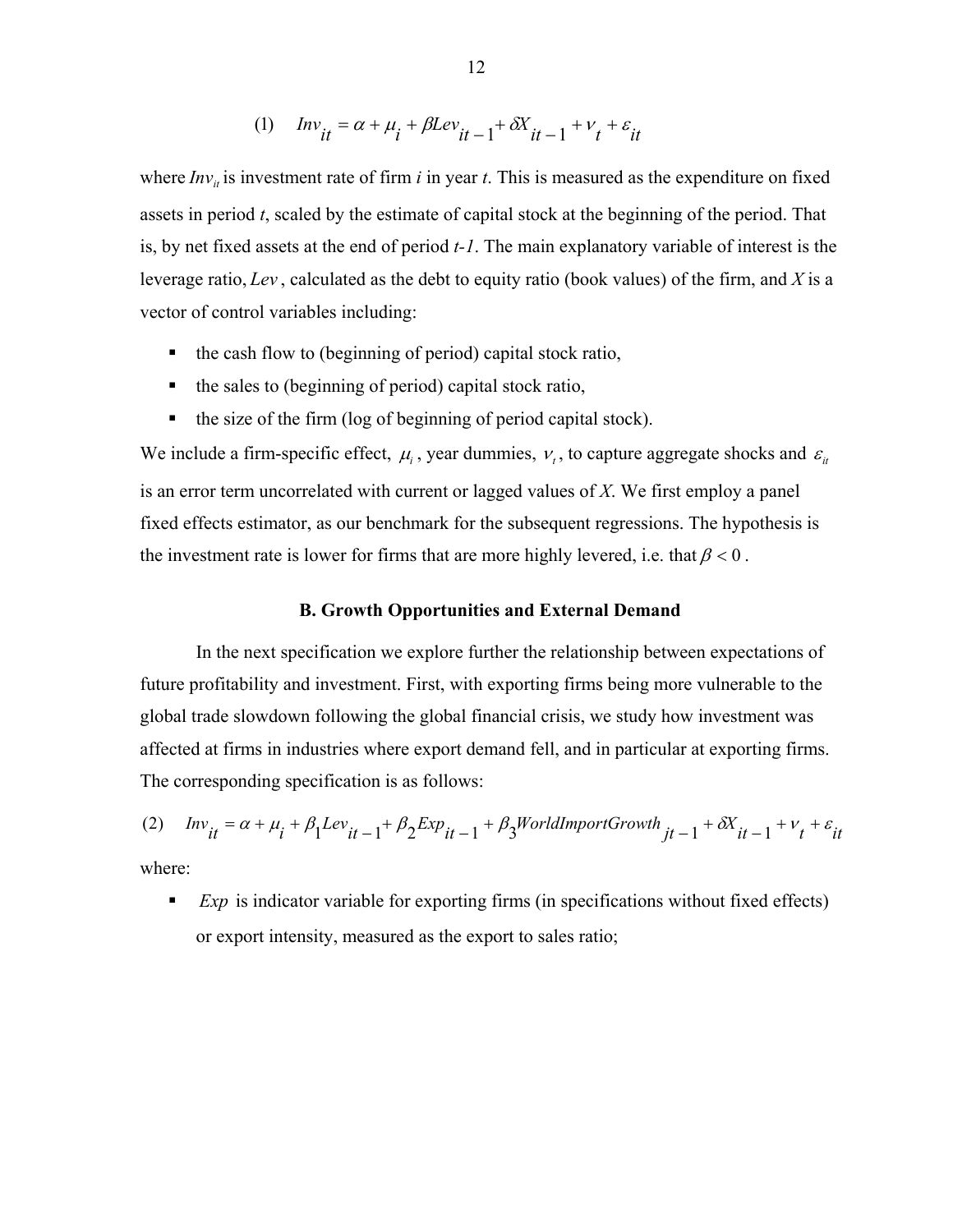- *VorldImportGrowth*<sub>*i*-1</sub> is the growth in the volume of imports in industry *j* at time  $t$ -1 of India's trading partners;<sup>8</sup>
- the specification includes an interaction term between the exporting firm indicator variable, or export intensity, and the growth in the volume of world imports by industry;
- and certain estimations also include an interaction terms between the exporting firm indicator variable, or export intensity, and a post-global financial crisis dummy variable, which is equal to one from 2009 onwards.

## **C. Financial Frictions**

 To further test the hypothesis that financial frictions are a factor in decreasing firm investment, we next estimate an interaction terms between leverage and several measures of financial constraints. The three proxies for financial constraints are:

- 1) Firm age, as older firms have developed long-term lending relationships and are less subject to asymmetric information problems (Hadlock and Pierce 2010).
- 2) Whether a firm is a member of a business group. Firms that belong to business groups have access to intra-group loans from the affiliated group firms (Gopalan et al. 2014) and should thus be less financially constrained compared to other firms.
- 3) The Rajan and Zingales (1998) measure of dependence on external finance, which captures an industry's technological need for external financing.

If leverage affects firm investment by making borrowing more difficult or costly, the negative relationship between investment and leverage should be stronger for firms that are more financially constrained.

 Additionally, as financial constraints may differ between bank-dependent firms, firms that rely more on capital markets, and, in the case of India, firms that rely more on informal

 $\overline{a}$ 

<sup>&</sup>lt;sup>8</sup> The variable is constructed for 36 product groups (2-digit SITC Rev.3 classification) and matched to the firm according to the firm's main product group, that is product group from which the company gets more than half of its revenue. It covers 49 countries which account for over 90 percent of India's exports. The volume indices are based on product-specific international market prices for commodities and primary products and the U.S. import price indices for other products. For further details, see Raissi and Tulin (2015).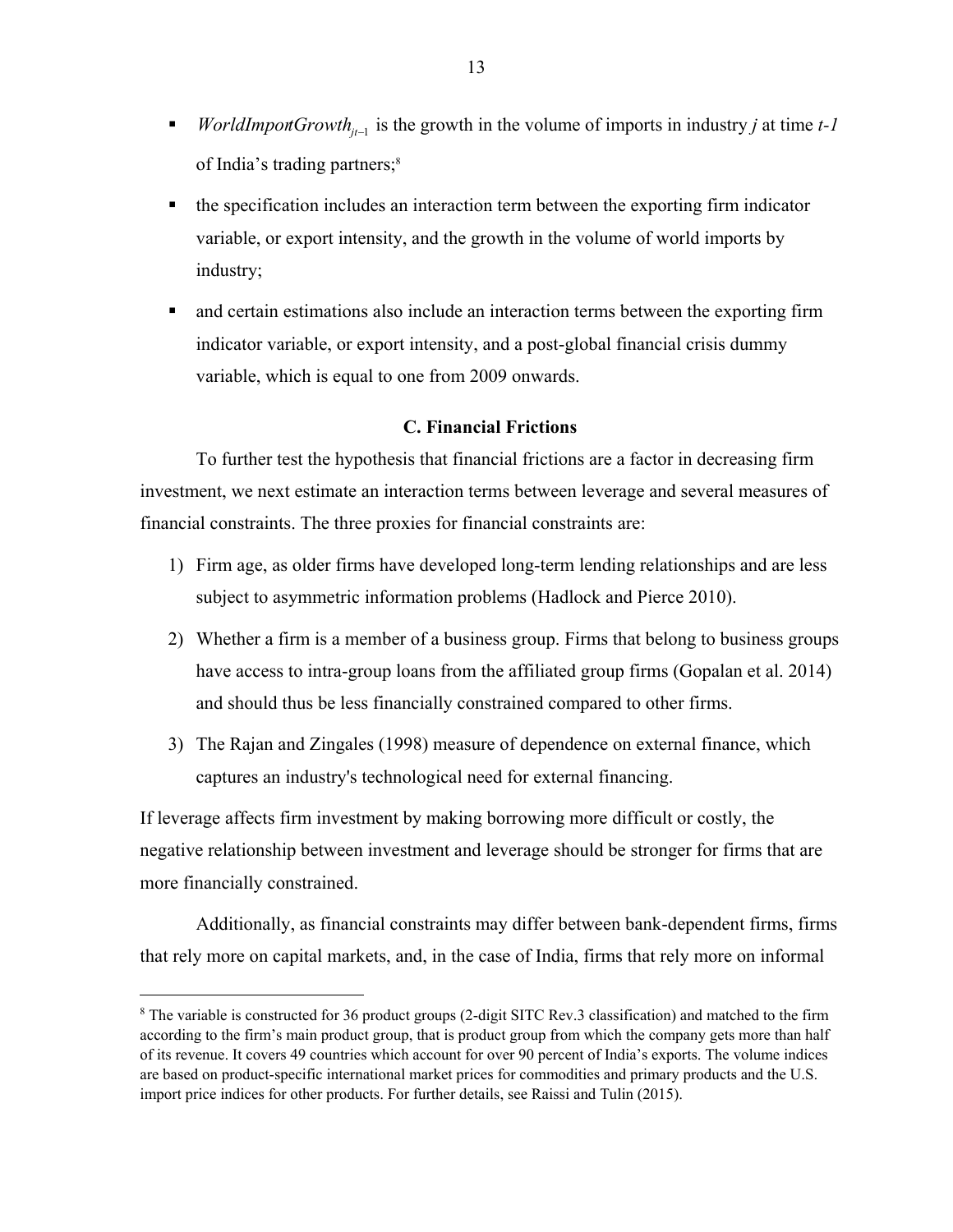sources of finance, we test whether leverage with a greater bank-debt component affects investment. Unlike in samples of U.S. firms, where the distinction is between bank borrowing and capital market borrowing, and bank-dependent firms are more financially constrained (see Chen et al. 2017), in India many firms, particularly smaller ones, rely on alternative sources of finance.<sup>9</sup> This includes financing from all nonbank, nonmarket sources, and is generally backed by non-legal mechanisms. Bank loans, in turn, are the second most important external financing source for firms, while financial markets have played a limited role in financing the investment and operations of Indian firms (Allen et al. 2012). We find that Indian firms with a greater share of bank debt in fact have higher investment. However, the greater the share of bank debt that is secured debt, the lower investment, and the higher the share of short-term bank debt, the lower investment.

 Next, as an alternative measure to financial leverage, we proxy firm financial distress by its interest coverage ratio (ICR). An ICR of less than one is an often used indicator of corporate vulnerability, however, some firms have a low ICR due to shocks to revenues or costs, or because they are new firms that have not yet realized their revenue potential. To account for this, Chung and Ratnovski (2016) use a more persistent measure of ICR: firms that have had and ICR less that one for several consecutive years. We find, as expected, that firms with higher ICRs have higher investment rates, and that firms with  $ICR < 1$  in the previous year, or for several consecutive years, have lower investment rates.

## **D. New Investment Variable and Investment Project Length**

 In the next specification, we study a new investment variable built up from the project-level data: the probability that a firm announces a new investment project in a particular year. The predictions of theory apply more directly to this variable than cash expenditure on investment, which is the variable primarily studied in the previous empirical literature, and which has been shown to depend strongly on past investment (Eberly et al. 2012).

 $\overline{a}$ 

<sup>&</sup>lt;sup>9</sup> Equity and debt raised from private sources including group companies, promoters and founders, trade credits, and other liabilities.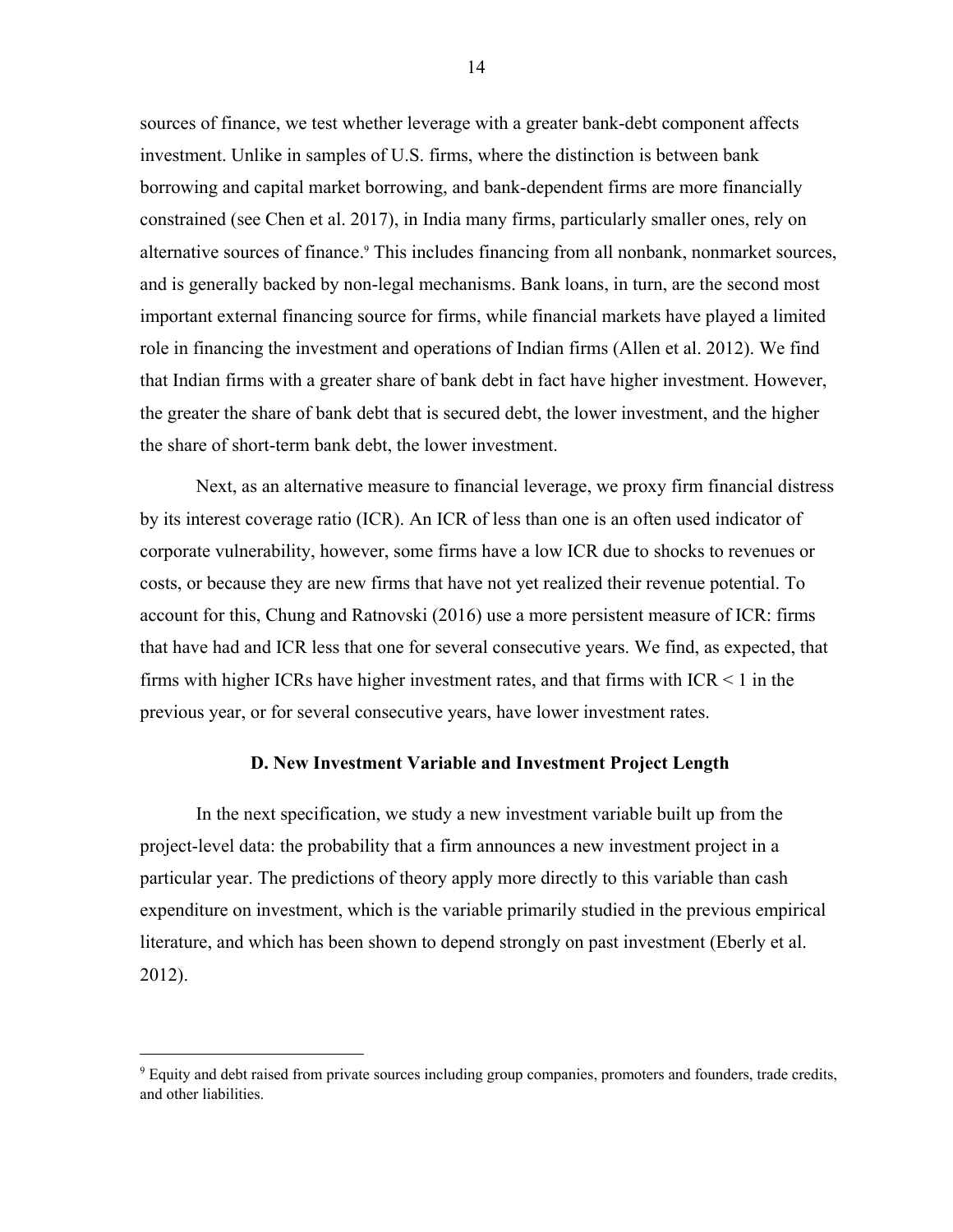(3) 
$$
\Pr\{NewProject_{sit}\} = \alpha + \mu_i + \beta Lev_{it-1} + \delta X_{it-1} + v_t + \varepsilon_{sit}
$$

where *NewProject<sub>sit</sub>* = 1 if firm *i* announces it is beginning new project *s* in year *t*. Since firms with high leverage may also have to abandon investment projects due to financing difficulties, we also estimate the relationship between financial leverage and probability of completing an investment project. Finally, we get at the composition of investment by analyzing the factors that affect project length:

(4) 
$$
\log(ProjectLength_{sit}) = \alpha + \mu_i + \beta Lev_{it-1} + \delta X_{it-1} + \nu_t + \varepsilon_{sit}
$$

## **E. Robustness**

 Several additional specifications were estimated as robustness exercises. To allow for the possibility that high leverage is less of an issue for firms with:

- higher cash flow or sales, who may have better growth opportunities, or
- for larger firms who may have more established relationship with lenders,

an interaction term of leverage with each of cash flow, sales, and size variables was included one by one in equation (1). In each case, the estimated coefficient on the interaction term was not statistically significant. This suggests that that issue of leverage negatively affecting investment is widespread across Indian firms, and not mitigated for firms with higher sales or for larger firms.

 For specifications with the firm investment rate as the dependent variable, the investment rate in the previous period was included as an explanatory variable and two-stage least squares estimation, with the second and third lags of the investment rate as instruments, as well as Arellano and Bond's (1991) consistent GMM estimator, were used given the potential endogeneity of the lagged dependent variable. The results presented in Tables 4–8 are not sensitive to the inclusion of the lagged investment rate.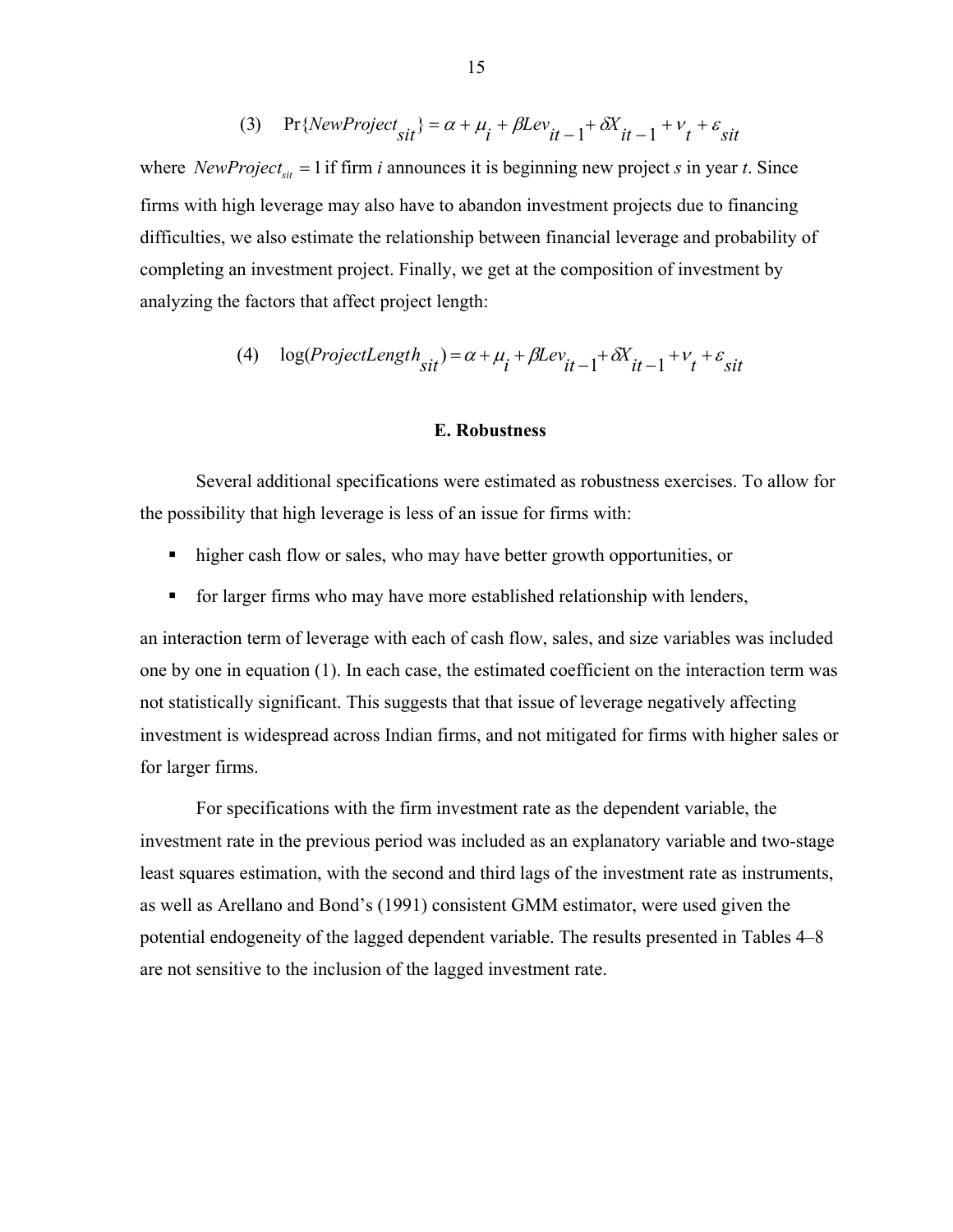## **V. RESULTS AND DISCUSSION**

#### **A. Benchmark Specification, Firm-Level Investment Rates**

 The regression results confirm the expected negative impact of leverage on investment. Specifically, a 1 percentage point increase in company's debt to equity ratio leads to about a 1 percentage point decline in investment as a share of its capital stock (Table 4). The sales to capital ratio is found to have a statistically significant, positive effect on investment, while the cash flow to capital stock ratio is found to have a positive effect on investment only in some specifications. Larger firms have lower investment rates, which is expected as large firms would be finished with their main expansion or growth phases.

## **B. Growth Opportunities and External Demand**

 Table 5 shows the effect of changes in export demand on Indian firms' investment rates. In column (1a), we see that exporting firms' investment rates were 1.9 percent higher than other firms on average through the sample period. Column (1b) includes an interaction term between the indicator variable that identifies exporting firms and a post-GFC dummy, which is equal to one from 2009 onwards. The coefficient on the interaction term is negative, at -0.228, but not statistically significant, suggest no significant change in investment at exporting firms after the crisis. Columns (2a) includes a measure of firms' export intensity, the export to sales ratio, and confirms that exporting firms invest more on average, and column (2b) interacts the export intensity with the post-GFC dummy and we again find a negative but statistically insignificant coefficient on the interaction term.

 In columns (3) to (4b), we include a measure of external demand – the growth in the volume of world imports at the industry level. The coefficient on *WorldImportGrowth* in column (3) indicates that that investment is not significantly different at firms in industries with higher external demand. In column (4a), we include an interaction term between *WorldImportGrowth* and firm's export intensity and find, as expected, that exporting firms, however, do have higher investment when external demand is higher. Next, in column (4b), the interaction between *WorldImportGrowth* and a firm's export intensity is further interacted with the post-GFC dummy variable—to test whether the relationship between the investment rate of exporting firms and external demand changed after the crisis. The negative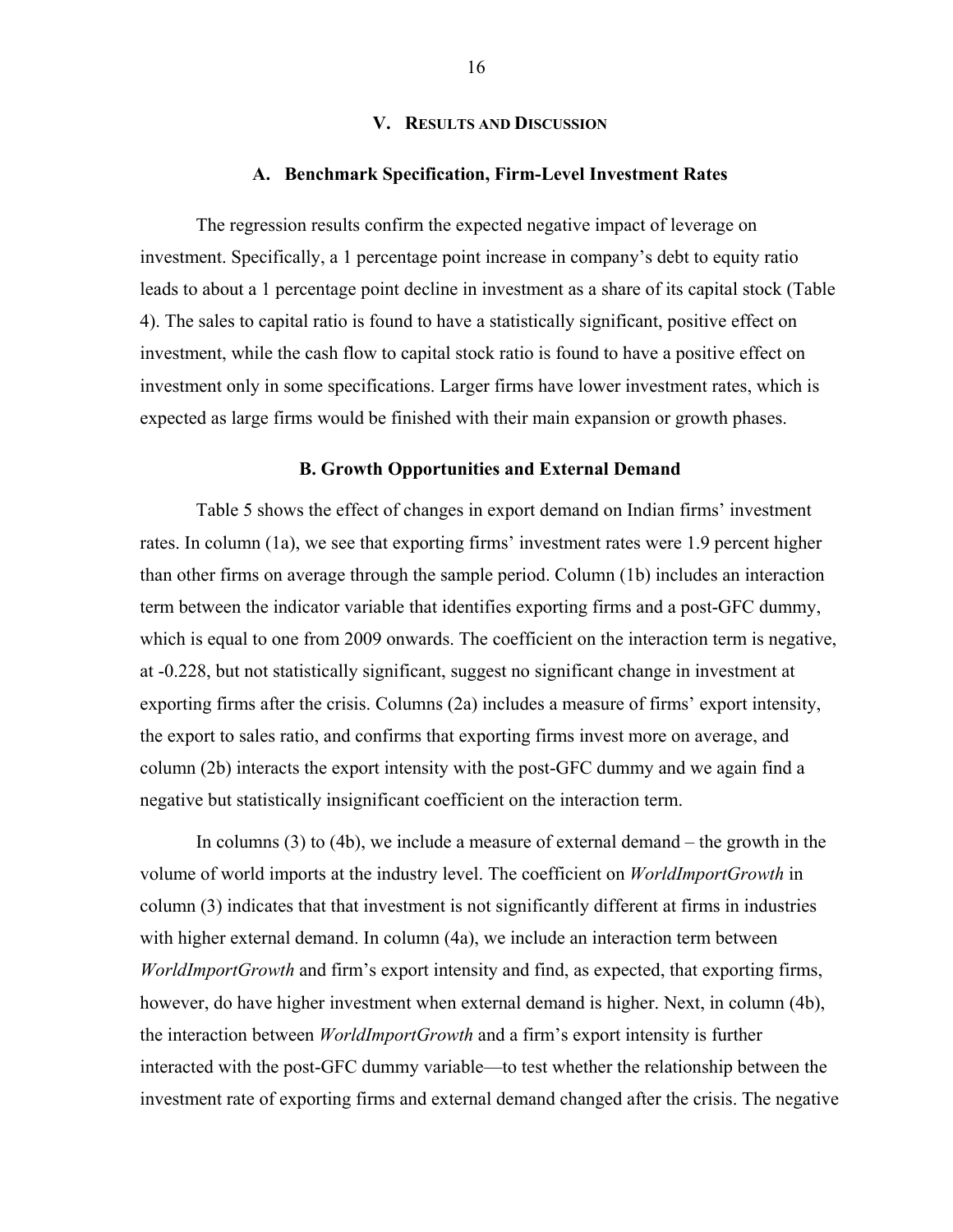but statistically insignificant coefficient of -0.032 on this interaction terms indicated that it did not. Overall, the results indicate that, while investment at exporting firms is affected by external demand, the responsiveness of investment to external demand neither increased, as might be expected, or decreased as trade collapsed after the crisis.

## **C. Financial Frictions**

 Table 6 shows the results from interacting leverage with three measures of financial constraints: firm age (column 1), whether a firm is a member of a business group (column 2), and the Rajan and Zingales industry-level measure of dependence on external finance (columns 3 and 4). In each case, the relationship between investment and leverage is less negative for firms with lower financial constraints. For example, in column (1), the negative effect of a one percentage point higher leverage ratio on investment for older firms is 0.012 percentage points lower than for the whole sample of firms. The effect of being in a business group is found to be important, with the relationship between investment and leverage being less negative by almost one percentage point for firms belonging to business groups.

 In Table 7, we see that firms that are more dependent on bank finance in fact have higher investment than other firms in India. Specifically, firms with a 1 percentage point higher share of bank debt to total debt have marginally higher investment rates, by about 0.034 percentage points (column 2). Interestingly, this positive effect is offset for firms where the bank debt is in the form of secured debt (column 3). That is, when firms are subject to the loss of collateral, firms that have borrowed from banks do not have higher investment rates. Column (4) separates bank debt into its short-term and long-term components,10 and the estimated coefficients indicate that the negative effect on investment comes from the short-term component. Unlike the underinvestment channel in Diamond and He (2014), where shorter-term debt typically imposes lower overhang, these results suggest that a large repayment burden over the coming year is what prevents near-term investment.

<sup>&</sup>lt;sup>10</sup> For a subset of the firm sample, where this breakdown of bank debt into short and long term is available.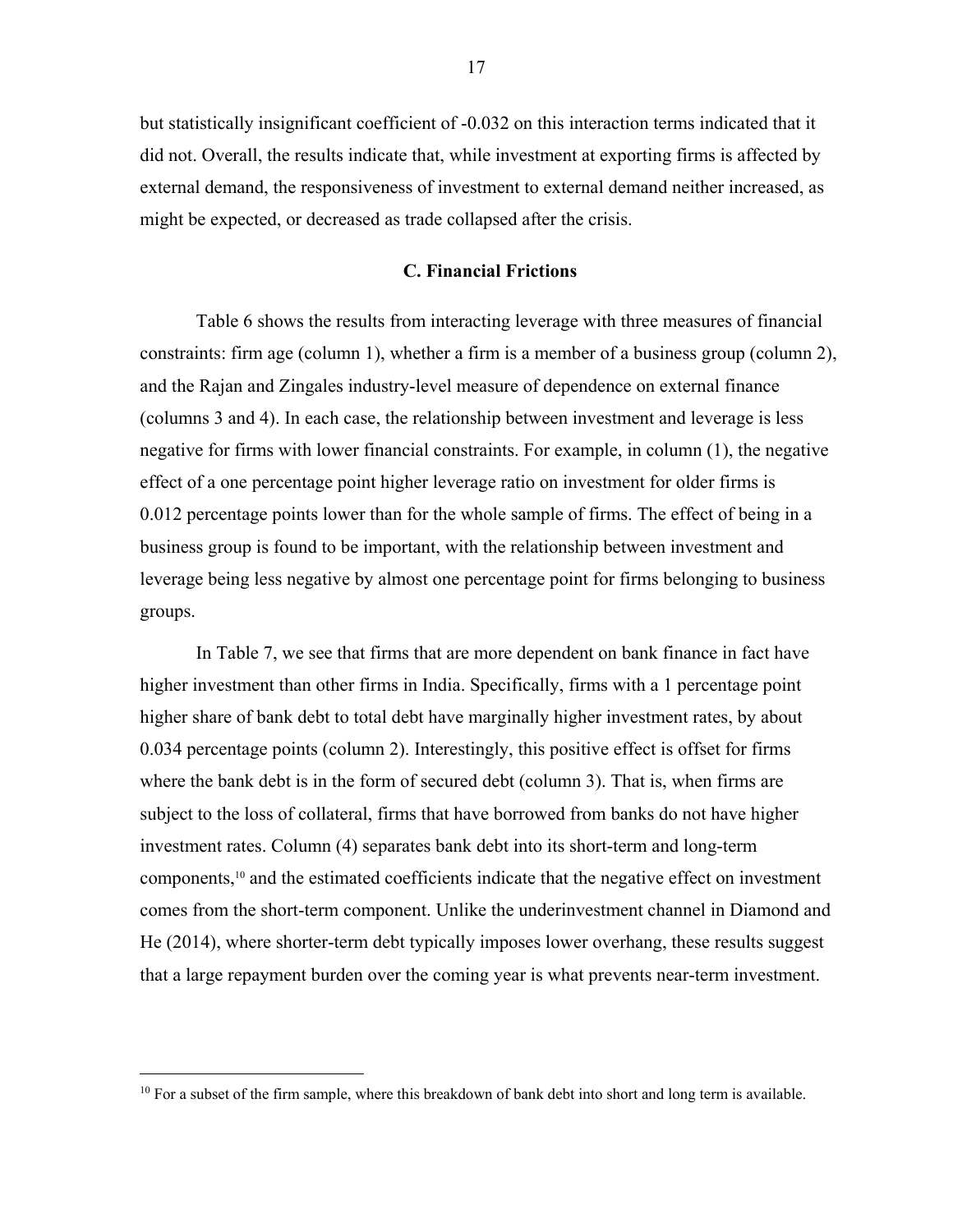The relationship between firm interest coverage ratios and investment provides further support for the notion of investment being dampened by high financing burdens (Table 8). Firms with one percentage point higher ICRs (greater earnings relative to interest expenses) have higher investment rates, by about 0.13 percent points on average (column 1). Columns  $(2)$  and  $(3)$  show that firms with ICR<1 in the previous year, or firms that have ICR<1 for five consecutive years, have lower investment rates, by about 5 percentage points.

#### **D. New Investment Variable and Investment Project Length**

 Turning to the new investment variable (Table 9), we see that leverage has a negative effect on the likelihood that a firm decides to undertake new investment projects (column 1a). Column (1b) shows the corresponding marginal effect: a 1 percentage point increase in the leverage ratio (from the sample mean) leads to a 3.3 percent decline in the probability of undertaking a new investment project. This is a sizeable effect given that, overall, new investment projects are initiated in 9 percent of the firm-year sample. Cash flow and sales do not have economically or statistically significant effects on the probably of undertaking new investment projects. The coefficient on size is positive, unlike in specifications with investment rates as the dependent variable. While large firms would be expected to have lower expenditure on investment relative to their existing capital stock, since they are done with their main expansion or growth phases, this result suggests that large firms are still likely continue to undertake new investments.

 Similarly, the probability of completing an investment project, once started, is lower for firms with higher leverage (Table 10). The estimated marginal effect in column (1b) shows that a 1 percentage point increase in the leverage ratio (from the sample mean) leads to an almost 1 percent decline in the probability of completing an investment project.

 Finally, Table 11 shows the results of estimating the relationship between leverage and the length of an investment project. The coefficient on leverage of -0.02 indicates that firms with 1 percentage point higher leverage are associated with projects that are one year shorter on average in duration.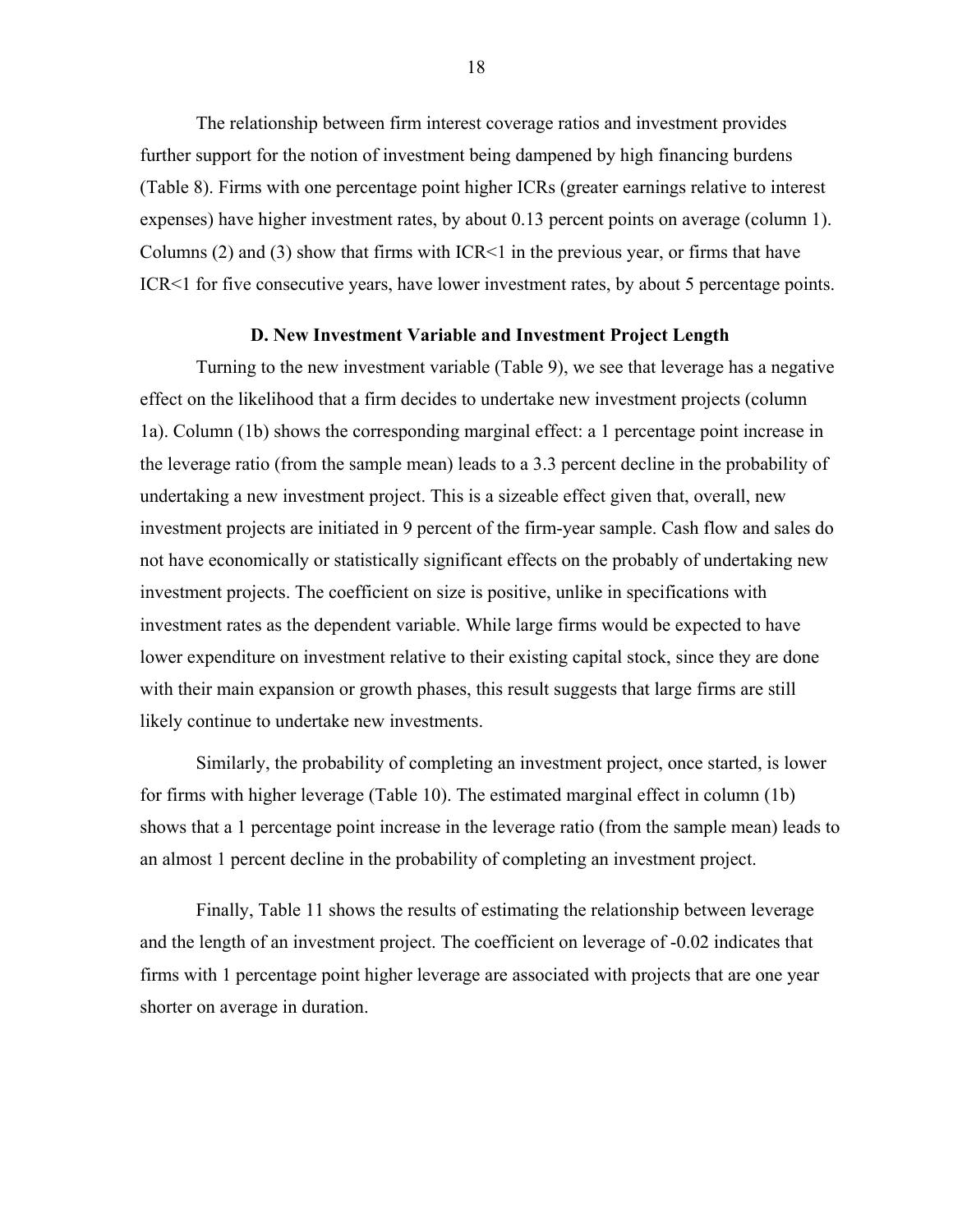## **VI. CONCLUSIONS**

 This paper studies the causes of the decline in private investment in India that has taken place over the past decade. We analyze the potential causes of weaker investment at both the firm and investment project levels and find that financial frictions have played a role in the slowdown. Taken together, our results indicate that the debt burdens of Indian corporates are affecting private investment.

 We find that firms with higher financial leverage invest less, and find a larger negative relationship between leverage and investment rates at firms that are more subject to financial constraints or more dependent on external finance. Firms who are less able to cover their interest expenses are also found to invest less. We also find that firms with higher leverage are (i) less likely to undertake new investment projects, (ii) less likely to complete investment projects once begun, and (iii) undertake shorter-term investment projects. This is consistent with notion that credit constraints lead the share of long-term investment in total investment to turn pro-cyclical.

 Corporate deleveraging in India has been slow and uneven across sectors, particularly among larger firms. Corporate leverage ratios and associated vulnerability indicators continue to be high in comparison to other emerging market economies (IMF, 2017). To address these problems, a multi-pronged approach has been put in place to make it easier for borrowers and lenders to deal with corporate financial distress. First, several asset restructuring mechanisms, aimed at refinancing, strategic debt restructuring, and debt-toequity swaps, have been introduced. Second, measures to rehabilitate distressed sectors, such as in road construction, textiles, and coal mining, have been implemented. Finally, a new bankruptcy law promises to simplify the winding-up of failing enterprises and recovery of their debts. So far, these measures have had varying success and some are yet to gain full force. Thus, continued efforts to speed up corporate deleveraging and reduce debt burdens remain key to improving operating performance and encouraging an investment revival.

 Given the bank-centered nature of India's financial system, and in particular the dominant role of its public sector banks, a prompt rebuilding of a healthy banking system is also key. The Asset Quality Review initiated by the Reserve Bank of India in December 2015, and completed in March 2017, has been instrumental in bringing about a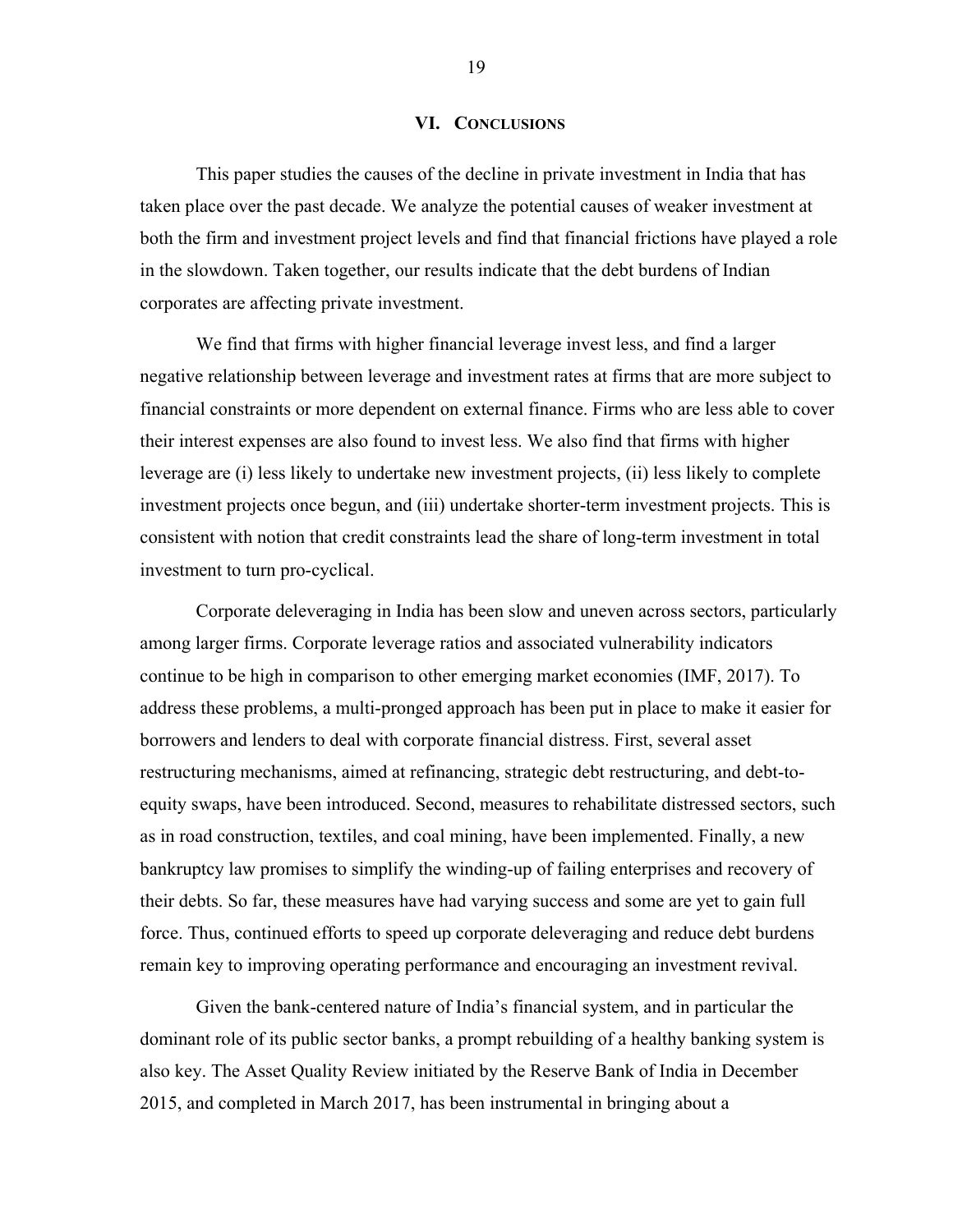comprehensive recognition of distressed bank assets and thereby instigated appropriate loss provisioning. That said, India's distressed debt markets are underdeveloped, so even though market-based mechanisms should eventually become central to a turnaround of troubled corporates, a pragmatic approach is needed to preserve the health of the Indian banking system. This entails continued stringent supervision, following up on corporate governance reforms in public sector banks, and ensuring adequate capital at banks, including through capital injections by the Government of India.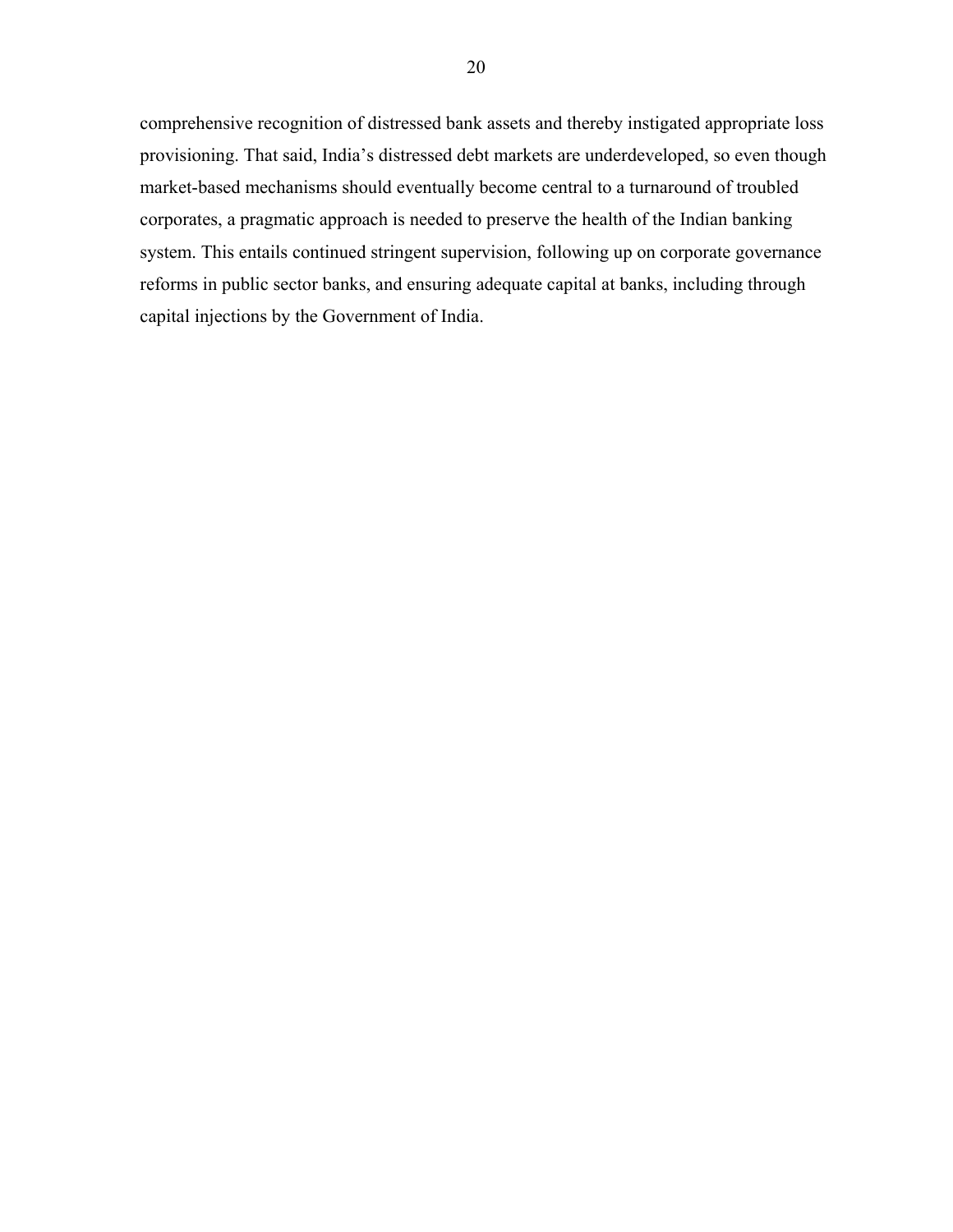|                                    |                     | 2011/12 2015/16 | Change in the ratio             |         |  |  |  |
|------------------------------------|---------------------|-----------------|---------------------------------|---------|--|--|--|
|                                    | (in percent of GDP) |                 | (in percentage)<br>(in percent) |         |  |  |  |
| points)                            |                     |                 |                                 |         |  |  |  |
| Agriculture                        | 3.1                 | 2.4             | $-0.7$                          | $-22.3$ |  |  |  |
| Mining                             | 0.8                 | 0.5             | $-0.3$                          | $-34.7$ |  |  |  |
| Manufacturing                      | 7.1                 | 5.2             | $-1.9$                          | $-26.2$ |  |  |  |
| Utilities                          | 3.5                 | 2.6             | $-0.9$                          | $-25.7$ |  |  |  |
| Construction                       | 2.6                 | 1.7             | $-0.9$                          | $-34.2$ |  |  |  |
| Trade                              | 2.2                 | 3.1             | 0.9                             | 40.7    |  |  |  |
| Transportation, Communication      | 3.0                 | 2.0             | $-1.0$                          | $-33.4$ |  |  |  |
| Real estate, Professional services | 9.3                 | 8.4             | $-0.9$                          | $-9.8$  |  |  |  |
| Other services                     | 1.7                 | 1.7             | 0.0                             | $-0.1$  |  |  |  |
| <b>Total</b>                       | 33.4                | 27.7            | $-5.6$                          | $-16.9$ |  |  |  |

# Table 1. Gross Capital Formation by Industry

Source: Haver Analytics and authors' calculations.

Note: Excludes Financial sector, Public administration and defense.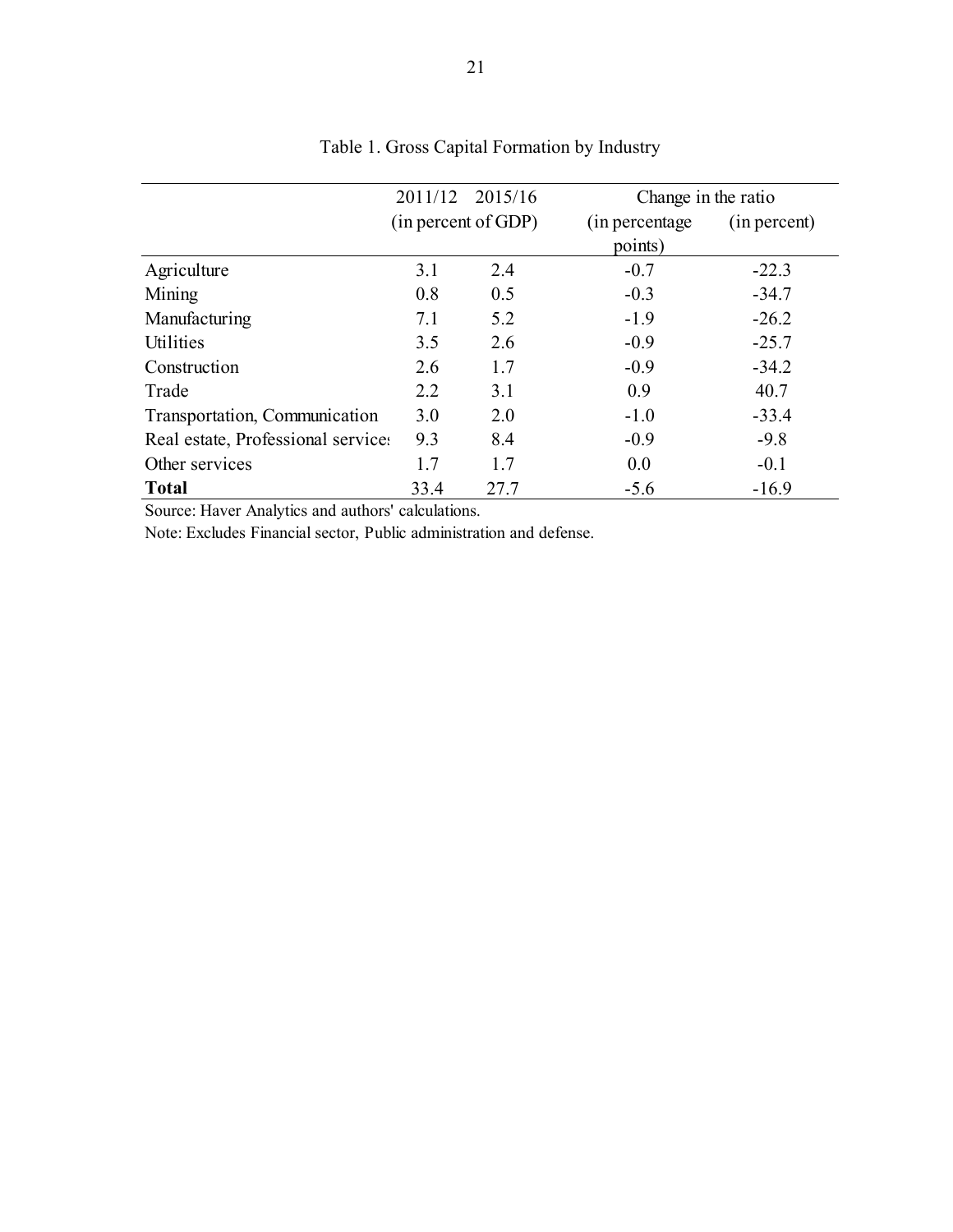|                                         | Obs    | Mean  | Median | <b>Std Dev</b> |
|-----------------------------------------|--------|-------|--------|----------------|
| Investment/K (percent)                  | 74,205 | 33.9  | 13.8   | 66.9           |
| Debt/Equity                             | 74,205 | 1.37  | 0.75   | 2.20           |
| <b>ICR</b>                              | 65,104 | 4.79  | 0.74   | 17.4           |
| ICR < 1                                 | 65,104 | 0.55  |        |                |
| $ICR < 1$ for past five years           | 65,104 | 0.11  |        |                |
| Bank debt / Total Debt (percent)        | 61,684 | 63.8  | 69.9   | 30.5           |
| Secured bank debt / Bank Debt (percent) | 60,796 | 96.7  | 100    | 12.9           |
| Long-term bank debt / Equity            | 40,928 | 0.51  | 0.19   | 1.0            |
| Short-term bank debt / Equity           | 56,865 | 0.58  | 0.33   | 1.0            |
| Exporter                                | 74,205 | 0.57  |        |                |
| Exports/Sales (percent)                 | 73,252 | 14.1  | 0.7    | 24.9           |
| Cashflow/K (percent)                    | 74,205 | 34.5  | 3.8    | 653.8          |
| Sales/K (percent)                       | 74,205 | 380.8 | 307.4  | 273.8          |
| Assets (million USD)                    | 74,205 | 168.4 | 16.3   | 1174.2         |

Table 2. Summary Statistics

Notes: Investment/K is the investment rate (the expenditure on fixed assets, scaled by the beginning of period capital stock); Debt/Equity is the debt to equity (book values) ratio; ICR is the interest coverage ratio (earnings to interest expenses); ICR < 1 is a dummy variable equal to one if the ICR is less than one; ICR < 1 for past five years is a dummy variable equal to one if a firm's ICR has been last than 1 in each of the past five years; Exporter is a dummy variable equal to one if a firm is an exporter; Exports/Sales is the ratio of export receipts to total sales; Cashflow/K is the cash flow to beginning of period capital stock ratio; Sales/K is the sales to beginning of period capital stock ratio; Assets denotes the firm's total assets.

|                 | Firm-Year Obs | Percent |  |
|-----------------|---------------|---------|--|
| New project     | 6,664         | 898     |  |
| No announcement | 67,541        | 910     |  |
| Total           | 74,205        |         |  |

| Table 3. New Project Announcements |
|------------------------------------|
|------------------------------------|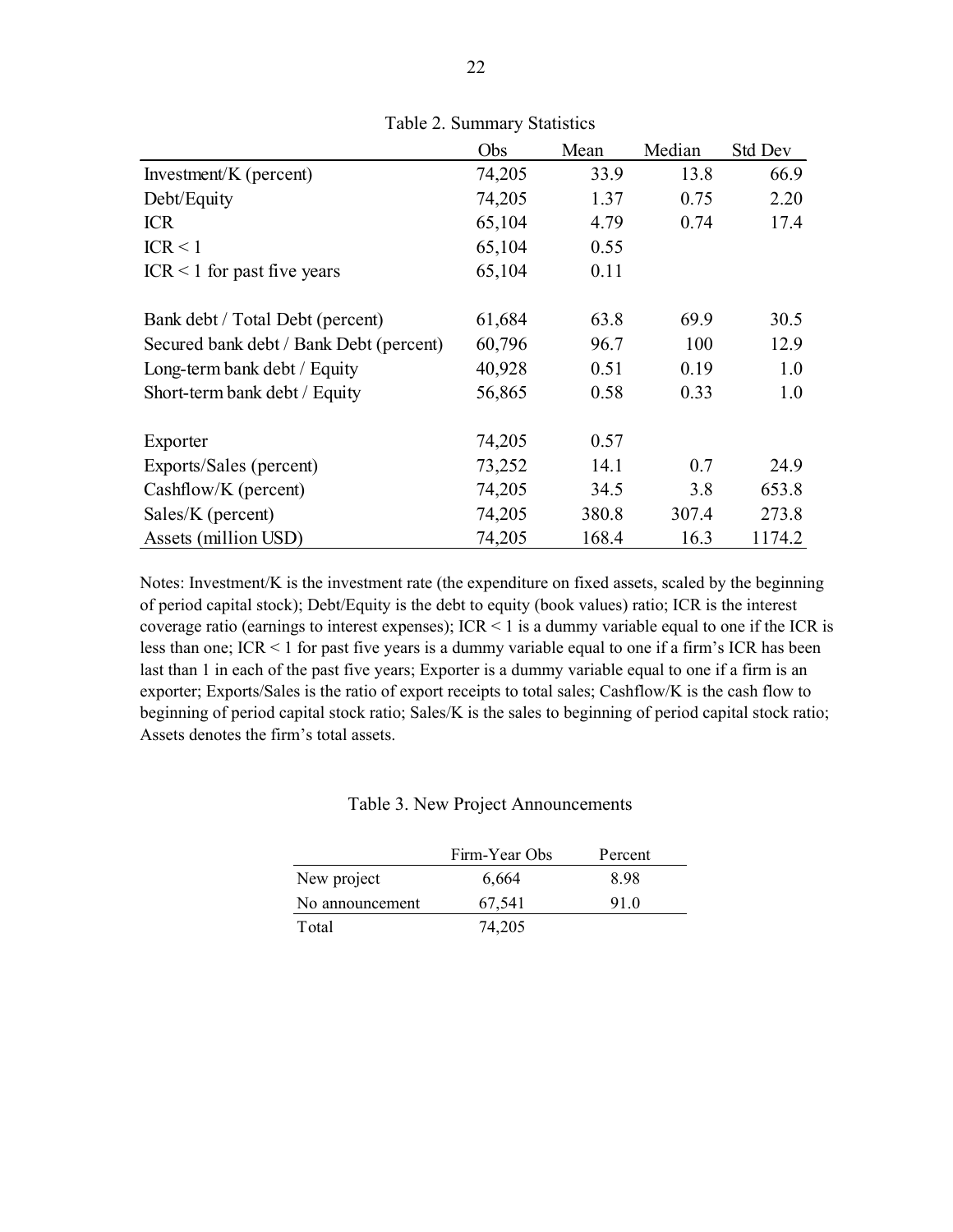| Dependent variable. Investment/K |                         |              |              |
|----------------------------------|-------------------------|--------------|--------------|
|                                  | (1)                     | (2)          | (3)          |
|                                  | <b>OLS</b>              | FE           | FE           |
|                                  | <b>Industry Effects</b> |              |              |
| Debt/Equity $(t-1)$              | $-0.944***$             | $-1.056***$  | $-1.025***$  |
|                                  | (0.099)                 | (0.157)      | (0.159)      |
| Cashflow/K $(t-1)$               | 0.001                   | 0.001        | $0.002*$     |
|                                  | (0.001)                 | (0.001)      | (0.001)      |
| Sales/ $K(t-1)$                  | $0.011***$              | $0.014***$   |              |
|                                  | (0.000)                 | (0.001)      |              |
| Sales growth $(t-1)$             |                         |              | 0.000        |
|                                  |                         |              | (0.000)      |
| Size $(t-1)$                     | $-2.977***$             | $-26.010***$ | $-29.530***$ |
|                                  | (0.172)                 | (0.875)      | (0.828)      |
| Constant                         | 57.217***               | 77.054***    | 87.712***    |
|                                  | (2.210)                 | (2.117)      | (1.800)      |
|                                  |                         |              |              |
| Observations                     | 74,205                  | 74,205       | 74,205       |
| No. Firms                        | 10974                   | 10974        | 10974        |
| Rsquared                         | 0.078                   | 0.149        | 0.137        |

Table 4. Firm Investment—Benchmark Specification

*Dependent variable: Investment/K*

Standard errors in parentheses, \*\*\* p<0.01, \*\* p<0.05, \* p<0.1

Notes: Size is the log of the beginning of period capital stock and other variables are as in Table 2.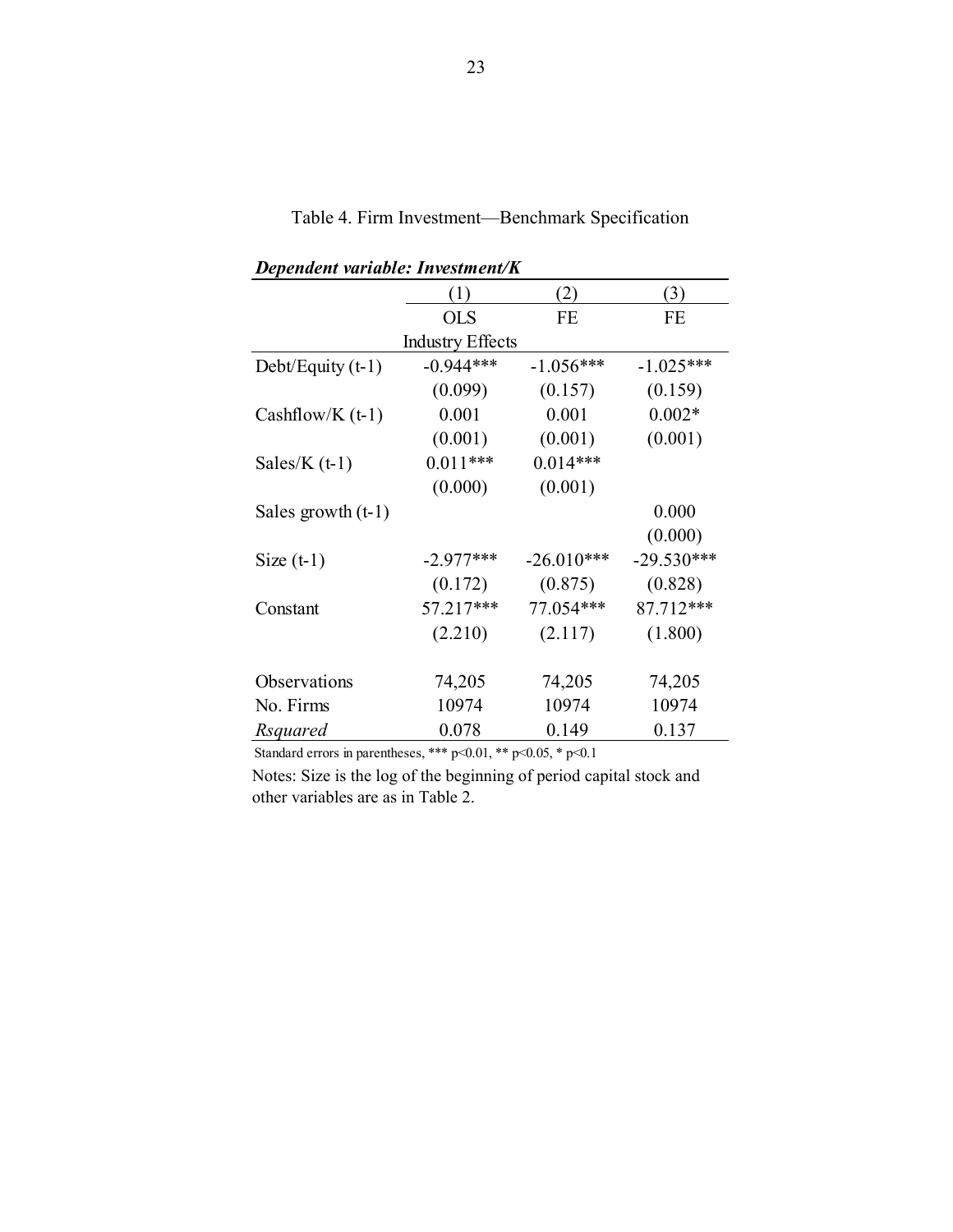| <b>Dependent variable: Investment/K</b>                                                                                                                        |                                 |                |               |                     |             |             |                |
|----------------------------------------------------------------------------------------------------------------------------------------------------------------|---------------------------------|----------------|---------------|---------------------|-------------|-------------|----------------|
|                                                                                                                                                                | $\left( \ln \right)$            | $\overline{1}$ | $\widehat{c}$ | $\widetilde{2b}$    | ⊙ି          | ति<br>प     | $\widehat{4b}$ |
|                                                                                                                                                                | STO                             | STO            | Ë             | Ë                   | 田           | EE          | 田              |
|                                                                                                                                                                | Industry Effect:ndustry Effects |                |               |                     |             |             |                |
| Debt/Equity (t-1)                                                                                                                                              | $-0.924***$                     | $-0.925***$    | $-1.052***$   | $-1.050***$         | $-1.350***$ | $-1.350***$ | $-1.348***$    |
|                                                                                                                                                                | (0.100)                         | (0.100)        | (0.157)       | (0.157)             | (0.168)     | (0.168)     | (0.168)        |
| Exporter                                                                                                                                                       | $.892***$                       | $-981***$      |               |                     |             |             |                |
|                                                                                                                                                                | (0.566)                         | (0.705)        |               |                     |             |             |                |
| Exporter * post-GFC dummy                                                                                                                                      |                                 | $-0.228$       |               |                     |             |             |                |
|                                                                                                                                                                |                                 | (1.007)        |               |                     |             |             |                |
| Export Intensity (t-1)                                                                                                                                         |                                 |                | $0.047*$      | $0.060**$           |             |             |                |
|                                                                                                                                                                |                                 |                | (0.028)       | (0.030)             |             |             |                |
| dunnny<br>Export Intensity (t-1) * post-GFC                                                                                                                    |                                 |                |               | $-0.035$<br>(0.025) |             |             |                |
| World Import Growth (Industry) (t-1)                                                                                                                           |                                 |                |               |                     | $-0.006$    | $-0.017$    | $-0.017$       |
|                                                                                                                                                                |                                 |                |               |                     | (0.011)     | (0.013)     | (0.013)        |
| World Import Growth (t-1) * Export Intensity (t-1)                                                                                                             |                                 |                |               |                     |             | $0.001**$   | $0.001**$      |
|                                                                                                                                                                |                                 |                |               |                     |             | (0.000)     | (0.000)        |
| World Import Growth (t-1) * Export                                                                                                                             |                                 |                |               |                     |             |             | $-0.032$       |
| Intensity (t-1) * post-GFC dummy                                                                                                                               |                                 |                |               |                     |             |             | (0.030)        |
| Observations                                                                                                                                                   | 74,205                          | 74,205         | 73,252        | 73,252              | 45,202      | 45,202      | 45,202         |
| No. Firms                                                                                                                                                      | 10974                           | 10974          | 10827         | 10827               | 5954        | 5954        | 5954           |
| Rsquared                                                                                                                                                       | 0.078                           | 0.078          | 0.148         | 0.148               | 0.161       | 0.161       | 0.161          |
| Standard errors in parentheses, *** $p<0.01$ , ** $p<0.05$ , * $p<0.1$                                                                                         |                                 |                |               |                     |             |             |                |
| Explanatory variables not shown are the cashflow to capital ratio, the sales to capital ratio, and the size of the firm.                                       |                                 |                |               |                     |             |             |                |
| Notes: Exporter is a dummy variable equal to one if a firm is an exporter, Export Intensity is the exports to sales ratio, post-GFC dummy is equal to one from |                                 |                |               |                     |             |             |                |
| 2009 onwards, World Import Growth (Industry) is the growth in the volume of imports in industry j of India's trading partners.                                 |                                 |                |               |                     |             |             |                |

Table 5. Firm Investment—Exporters and External Demand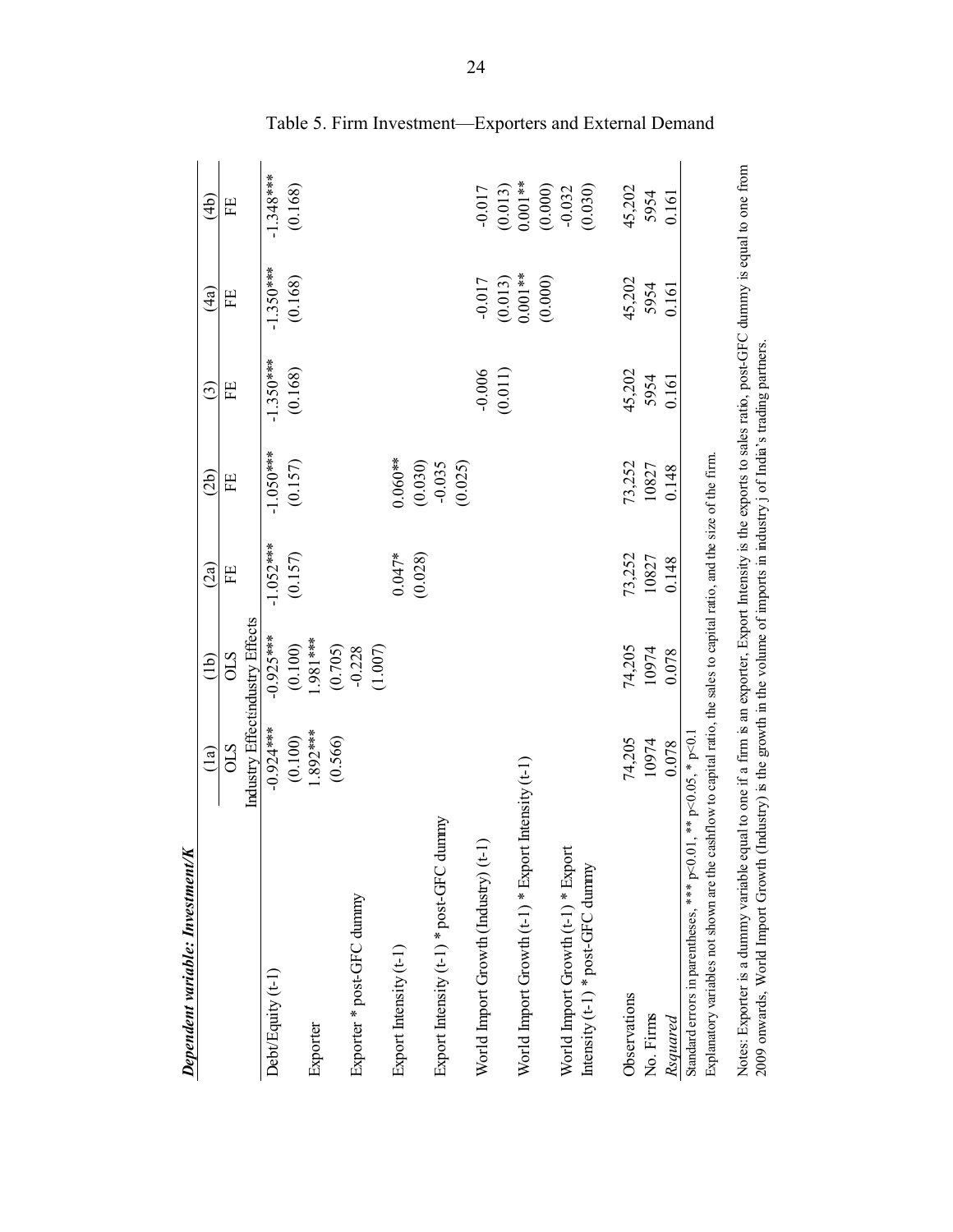| Dependent variable, Investment/R                            |                   |                 |             |             |
|-------------------------------------------------------------|-------------------|-----------------|-------------|-------------|
|                                                             | (1)               | (2)             | (3)         | (4)         |
|                                                             | Age               | <b>BusGroup</b> | R&Z         | R&Z         |
| Debt/Equity                                                 | $-1.417***$       | $-1.473***$     | $-1.241***$ |             |
|                                                             | (0.289)           | (0.211)         | (0.227)     |             |
| Debt/Equity * Age                                           | $0.012**$         |                 |             |             |
|                                                             | (0.006)           |                 |             |             |
| Debt/Equity * BusinessGroup                                 |                   | 0.999***        |             |             |
|                                                             |                   | (0.315)         |             |             |
| Debt/Equity * ExternalDependence                            |                   |                 | $-0.515$    |             |
|                                                             |                   |                 | (0.639)     |             |
| Debt/Equity * Low ExternalDependence                        |                   |                 |             | $-1.230***$ |
|                                                             |                   |                 |             | (0.258)     |
| Debt/Equity * Middle ExternalDependence                     |                   |                 |             | $-1.285***$ |
|                                                             |                   |                 |             | (0.356)     |
| Debt/Equity * High ExternalDependence                       |                   |                 |             | $-1.642***$ |
|                                                             |                   |                 |             | (0.290)     |
| Observations                                                | 73,963            | 74,205          | 44,096      | 44,096      |
| No. Firms                                                   | 10895             | 10974           | 5736        | 5736        |
| Rsquared                                                    | 0.148             | 0.149           | 0.166       | 0.166       |
| also also also<br>$\sim$ $\sim$ $\sim$ $\sim$ $\sim$ $\sim$ | 0.05 <sub>0</sub> |                 |             |             |

# Table 6. Firm Investment—Interaction with Financial Constraints

*Dependent variable: Investment/K*

Standard errors in parentheses, \*\*\* p<0.01, \*\* p<0.05, \* p<0.1

Explanatory variables not shown are the cashflow to capital ratio, the sales to capital ratio, and the size of the firm.

Notes: Age denotes the age of the firm; BusinessGroup is a dummy variable equal to one if the firm is a member of a business group; ExternalDependence is the Rajan and Zingales (1998) industry-level measure of dependence on external finance; Low, Middle, and High External Dependence denote the bottom, middle, and top tertile of industries in terms of their dependence on external finance.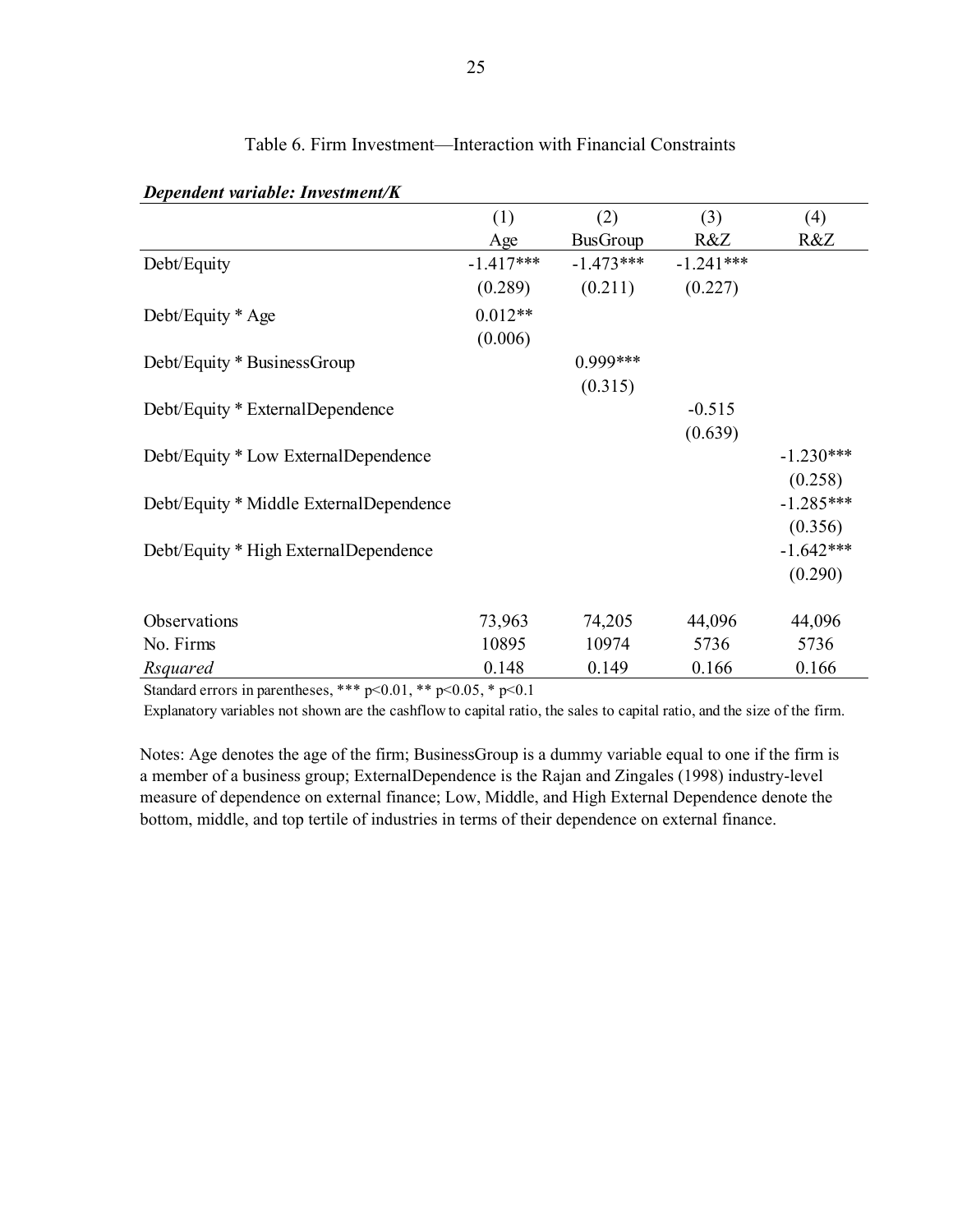| Dependent variable. Investment/K    |             |             |             |             |
|-------------------------------------|-------------|-------------|-------------|-------------|
|                                     | (1)         | (2)         | (3)         | (4)         |
|                                     | FE          | FE          | FE          | FE          |
| Debt/Equity $(t-1)$                 | $-1.056***$ | $-1.244***$ | $-1.277***$ |             |
|                                     | (0.157)     | (0.158)     | (0.159)     |             |
| Bank Debt / Total debt (t-1)        |             | $0.034**$   | $0.032**$   | $0.073***$  |
|                                     |             | (0.014)     | (0.014)     | (0.022)     |
| Secured Bank Debt / Bank debt (t-1) |             |             | $-0.043*$   |             |
|                                     |             |             | (0.024)     |             |
| Long-term Bank Debt/Equity (t-1)    |             |             |             | 0.281       |
|                                     |             |             |             | (0.685)     |
| Short-term Bank Debt/Equity (t-1)   |             |             |             | $-4.900***$ |
|                                     |             |             |             | (0.635)     |
| <b>Observations</b>                 | 74,205      | 61,684      | 60,796      | 35,735      |
| No. Firms                           | 10,974      | 9,627       | 9,520       | 6,931       |
| Rsquared                            | 0.147       | 0.159       | 0.161       | 0.199       |

# Table 7. Firm Investment—Bank Dependence

*Dependent variable: Investment/K*

Standard errors in parentheses, \*\*\* p<0.01, \*\* p<0.05, \* p<0.1

Explanatory variables not shown are the cashflow to capital ratio, the sales to capital ratio, and the size of the firm.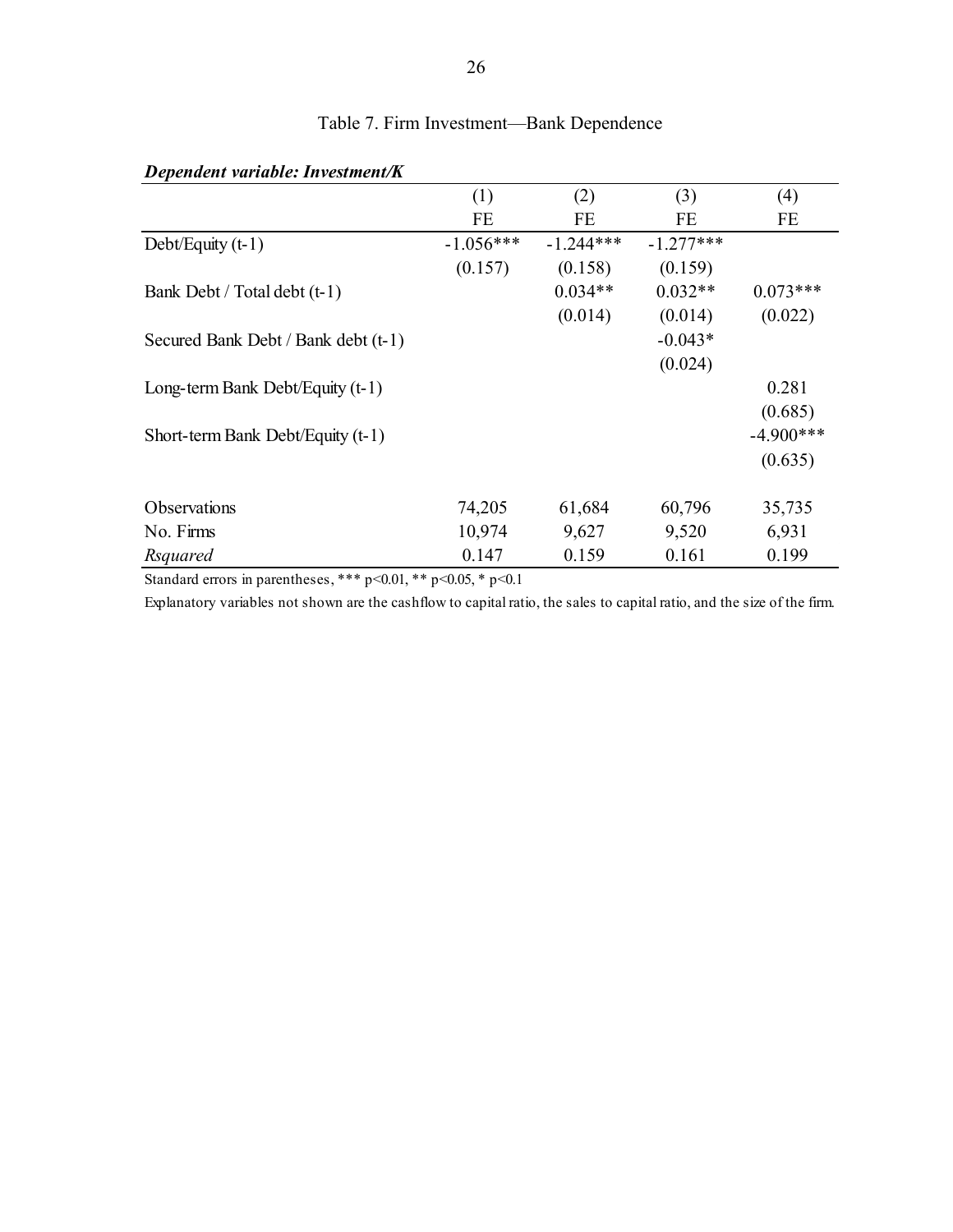| Dependent variable: Investment/K |             |             |             |  |
|----------------------------------|-------------|-------------|-------------|--|
|                                  | (1)         | (2)         | (3)         |  |
|                                  | <b>FE</b>   | <b>FE</b>   | <b>FE</b>   |  |
| Debt/Equity $(t-1)$              | $-1.005***$ | $-0.775***$ | $-0.984***$ |  |
|                                  | (0.147)     | (0.148)     | (0.148)     |  |
| $ICR(t-1)$                       | $0.131***$  |             |             |  |
|                                  | (0.022)     |             |             |  |
| $ICR < 1$ in previous year       |             | $-7.898***$ |             |  |
|                                  |             | (0.588)     |             |  |
| $ICR < 1$ for past five years    |             |             | $-4.884***$ |  |
|                                  |             |             | (0.754)     |  |
| Observations                     | 65,104      | 65,104      | 65,104      |  |
| No. Firms                        | 10,069      | 10,069      | 10,069      |  |
| Rsquared                         | 0.154       | 0.157       | 0.154       |  |

# Table 8. Firm Investment—Interest Coverage Ratio

Standard errors in parentheses, \*\*\*  $p<0.01$ , \*\*  $p<0.05$ , \*  $p<0.1$ 

Explanatory variables not shown are the cashflow to capital ratio, the sales to capital ratio, and the size of the firm.

Notes: ICR is the interest coverage ratio (earnings to interest expenses); ICR  $\leq$  1 is a dummy variable equal to one if the ICR is less than one; ICR < 1 for past five years is a dummy variable equal to one if a firm's ICR has been last than 1 in each of the past five years.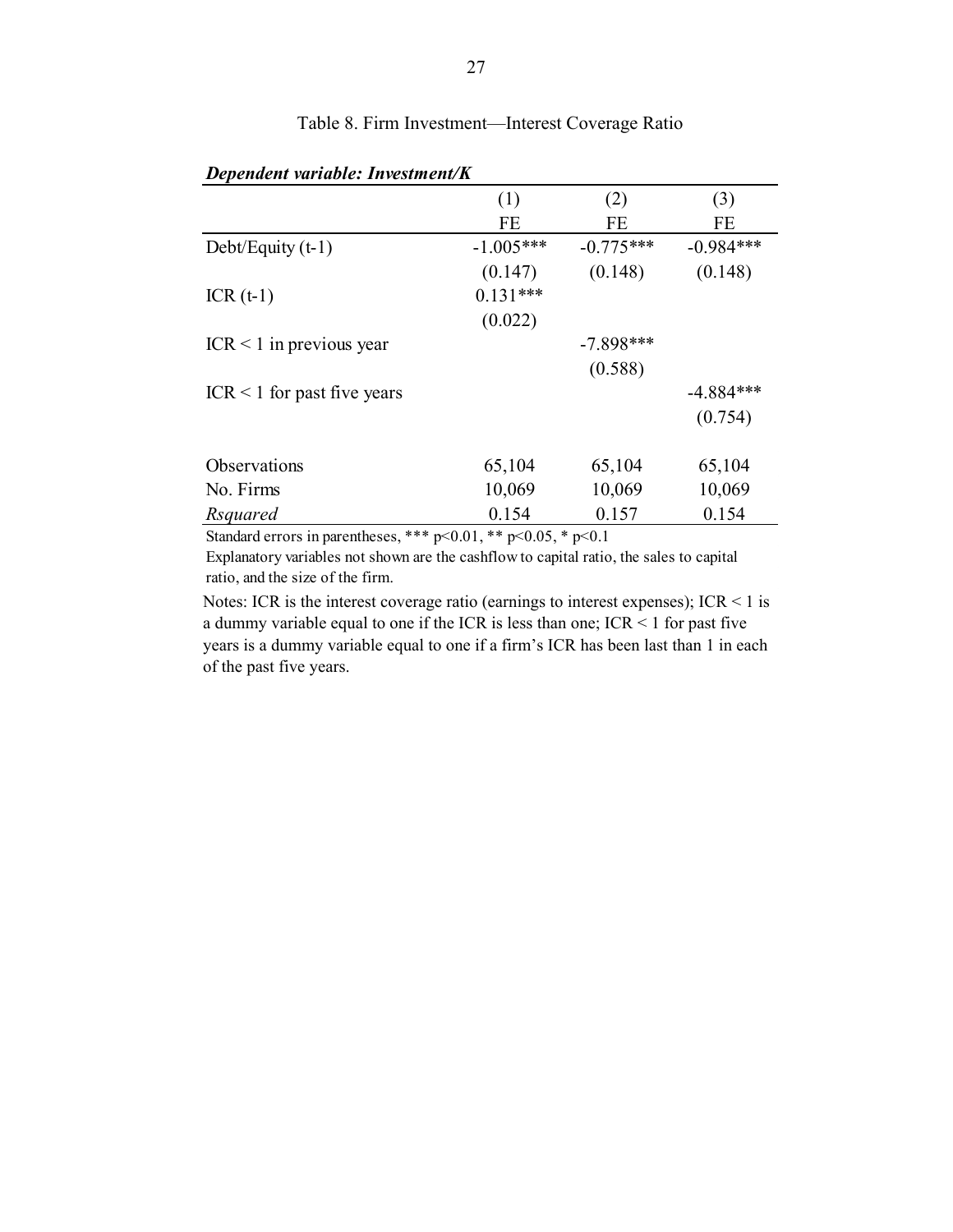| <b>Dependent variable: Prob{New Project}</b> |             |                  |  |  |
|----------------------------------------------|-------------|------------------|--|--|
|                                              | (1a)        | (1b)             |  |  |
|                                              | FE Logit    | Marginal Effects |  |  |
| Debt/Equity                                  | $-0.165***$ | $-0.033***$      |  |  |
|                                              | (0.011)     | (0.002)          |  |  |
| Cashflow/K $(t-1)$                           | $-0.000$    | $-0.000$         |  |  |
|                                              | (0.000)     | (0.000)          |  |  |
| Sales/K $(t-1)$                              | $0.001***$  | $0.000***$       |  |  |
|                                              | (0.000)     | (0.000)          |  |  |
| Size $(t-1)$                                 | $0.264***$  | $0.053***$       |  |  |
|                                              | (0.021)     | (0.005)          |  |  |
| Observations                                 | 46,884      |                  |  |  |
| No. Firms                                    | 4269        |                  |  |  |
| Pseudo Rsquared                              | 0.0815      |                  |  |  |

Table 9. New Investment Projects

Standard errors in parentheses, \*\*\* p<0.01, \*\* p<0.05, \* p<0.1.

Notes: *NewProject* = 1 if a firm announces it is beginning new project in year *t*.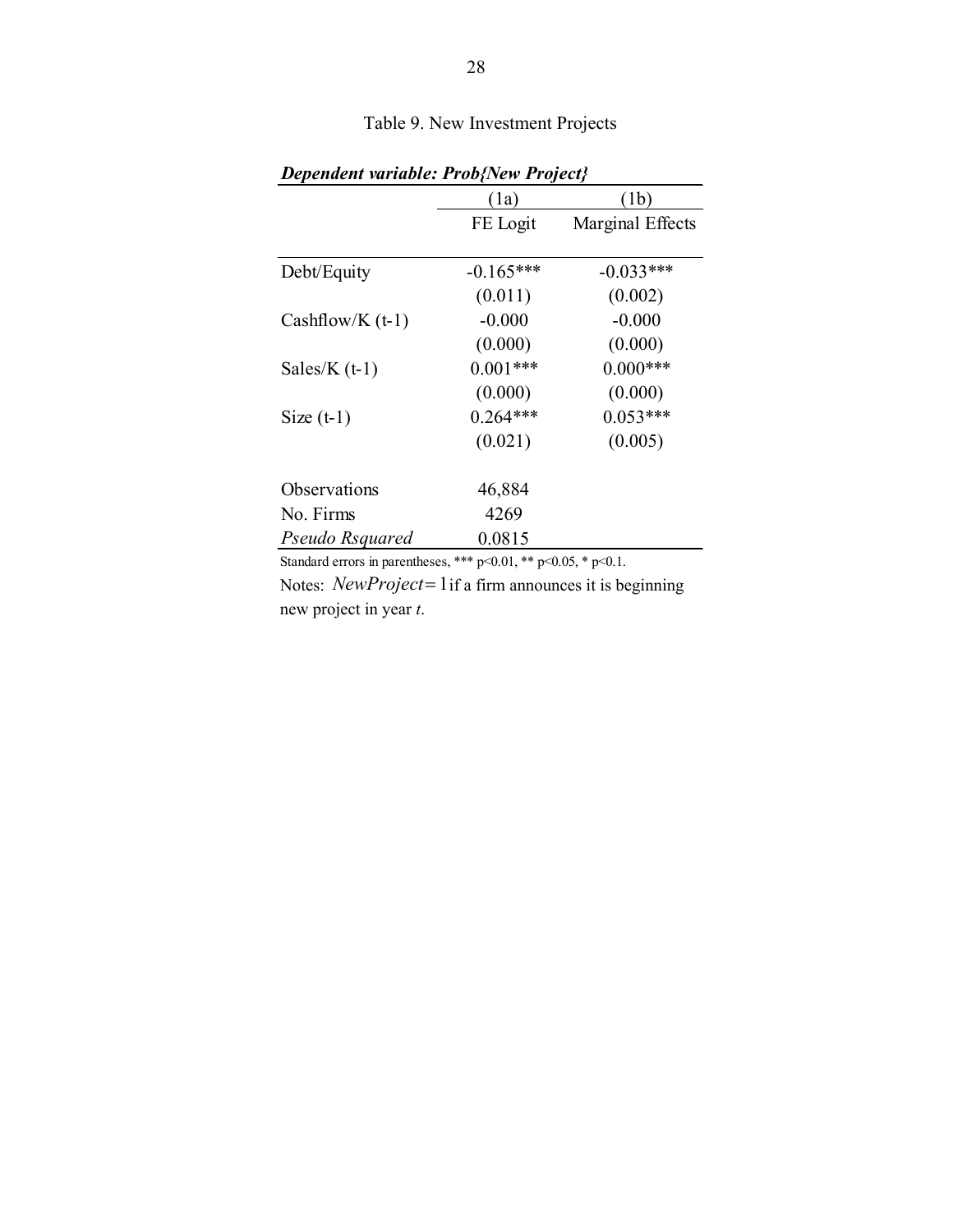|                    | (1a)       | (1b)             |
|--------------------|------------|------------------|
|                    | FE Logit   | Marginal Effects |
| Debt/Equity        | $-0.046*$  | $-0.008*$        |
|                    | (0.026)    | (0.004)          |
| Cashflow/K $(t-1)$ | $-0.000$   | $-0.000$         |
|                    | (0.000)    | (0.000)          |
| Sales/K $(t-1)$    | $-0.000$   | $-0.000$         |
|                    | (0.000)    | (0.000)          |
| Size $(t-1)$       | $-0.118**$ | $-0.020***$      |
|                    | (0.052)    | (0.008)          |
| Observations       | 11,378     |                  |
| No. Firms          | 3648       |                  |
| Pseudo Rsquared    | 0.108      |                  |

Table 10. Investment Project Completion

Notes: *ProjectCompletion* = 1 if the firm completes its investment project in year *t*. Standard errors in parentheses, \*\*\* p<0.01, \*\* p<0.05, \* p<0.1.

*Dependent variable: Prob{Project Completion}*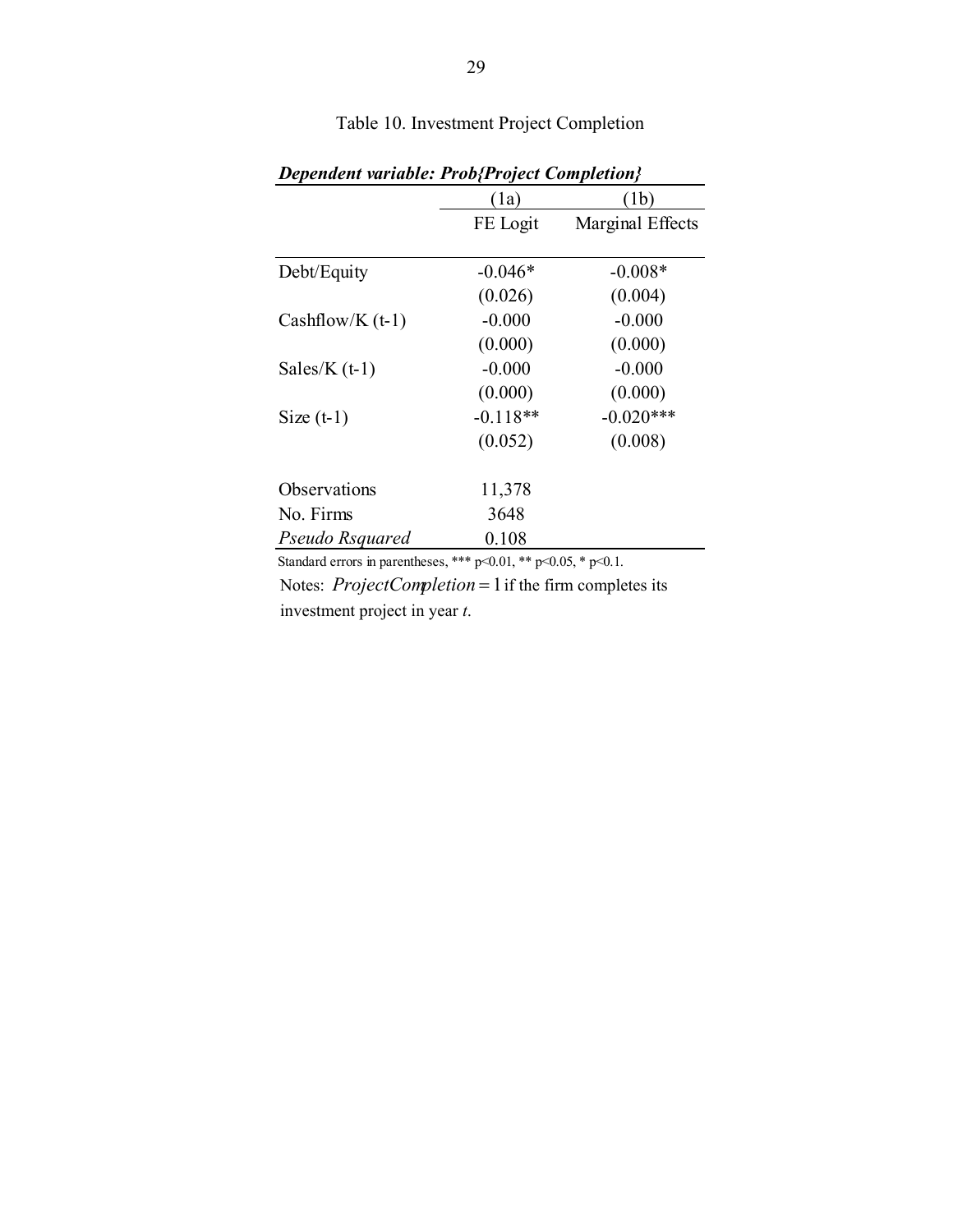| Dependent variable. I roject Lengin |            |                                       |  |  |
|-------------------------------------|------------|---------------------------------------|--|--|
|                                     | (1)        | $\mathbf{2})$                         |  |  |
|                                     | <b>OLS</b> | <b>OLS</b>                            |  |  |
|                                     |            | <b>Industry Effects Fixed Effects</b> |  |  |
| Debt/Equity                         | $-0.012*$  | $-0.020**$                            |  |  |
|                                     | (0.006)    | (0.010)                               |  |  |
| Cashflow/K $(t-1)$                  | $-0.000$   | $-0.000$                              |  |  |
|                                     | (0.000)    | (0.000)                               |  |  |
| Sales/K $(t-1)$                     | $0.000***$ | 0.015                                 |  |  |
|                                     | (0.000)    | (0.027)                               |  |  |
| Size $(t-1)$                        | $0.045***$ | 0.000                                 |  |  |
|                                     | (0.005)    | (0.000)                               |  |  |
| Observations                        | 11,170     | 11,170                                |  |  |
| No. Firms                           | 3815       |                                       |  |  |
| Pseudo Rsquared                     | 0.208      | 0.020                                 |  |  |

Table 11. Investment Project Length

*Dependent variable: Project Length*

Standard errors in parentheses, \*\*\* p<0.01, \*\* p<0.05, \* p<0.1.

Notes: Project Length is the length of an investment project in years, from beginning to completion.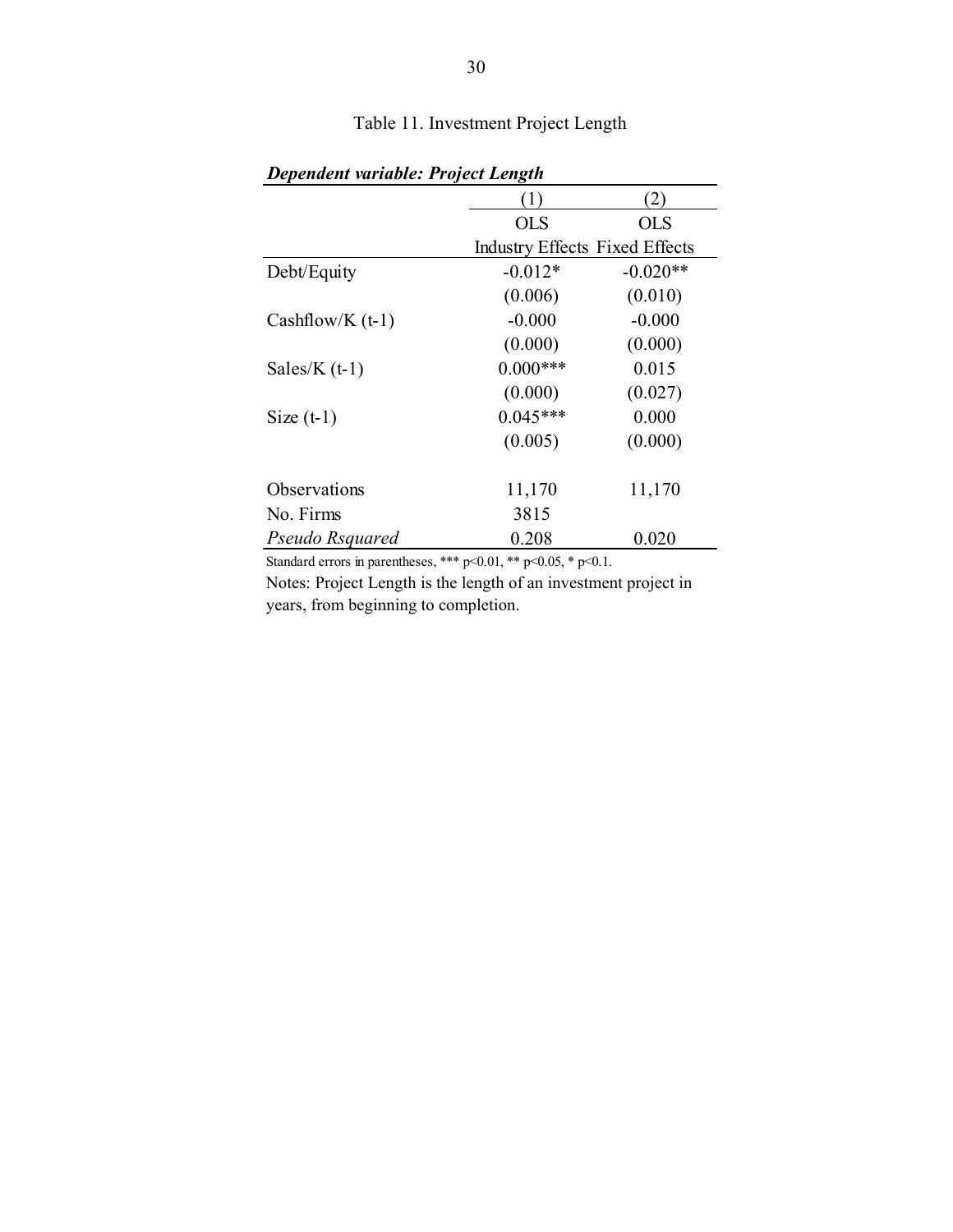#### **REFERENCES**

- Allen, Franklin and Rajesh Chakrabarti, Sankar De, Jun QJ Qian, Meijun Qian, 2012, "Financing Firms in India," *Journal of Financial Intermediation*, Vol. 21(3), July 2012, pp. 409-445.
- Anand, Rahul, and Volodymyr Tulin, 2014, "Disentangling India's Investment Slowdown," IMF Working Paper 14/47 (Washington: International Monetary Fund).
- Aghion, Philippe, George-Marios Angeletos, Abhijit Banerjee, and Kalina Manova, 2010, "Volatility and growth: Credit Constraints and the Composition of Investment," *Journal of Monetary Economics*, Vol. 57, pp. 246-265.
- Arellano, Manuel and Stephen Bond, 1991, "Some Tests of Specification for Panel Data: Monte Carlo Evidence and an Application to Employment Equations," *The Review of Economic Studies*, Vol. 58. pp. 277-297.
- Bahal, Girish, Mehdi Raissi, and Volodymyr Tulin, 2015, "Crowding-Out or Crowding-In? Public and Private Investment in India," IMF Working Paper WP/15/264 (Washington: International Monetary Fund).
- Chen, Brian and Samuel G. Hanson, and Jeremy C. Stein, 2017, "The Decline in Big-bank Lending to Small Businesses: Dynamic Impacts on Local Credit and Labor Markets," Harvard University Working paper.
- Chung, Jae and Lev Ratnovski, 2016, "Benefits and Costs of Corporate Debt Restructuring: An Estimation for Korea," IMF Working Paper WP/16/204 (Washington: International Monetary Fund).
- Cooper, Russell, John Haltiwanger, and Laura Power, 1995, "Machine Replacement and the Business Cycle: Lumps and Bumps," NBER Working Paper No. 5260.
- Diamond, Douglas W., and Zhiguo He, 2014, "A Theory of Debt Maturity: The Long and Short of Debt Overhang," *The Journal of Finance*, Vol. 69(2), pp. 719-762.
- Eberly, Janice, Sergio Rebelo, and Vincent, Nicolas, 2012, "What Explains the Lagged-Investment Effect?" *Journal of Monetary Economics*, Vol. 59(4), pp. 370-380.
- Gala, Vito and Gomes, Joao F. (January 22, 2013), "Beyond Q: Investment without Asset Prices," AFA 2013 San Diego Meetings Paper. http://dx.doi.org/10.2139/ssrn.2024716
- Gilchrist, Simon and Charles P. Himmelberg, 1995, "Evidence on the Role of Cash Flow for Investment," *Journal of Monetary Economics*, Vol. 36(3), pp.541-572.
- Gutiérrez, Germán and Thomas Philippon, 2016, "Investment-less Growth: An Empirical Investigation," NBER Working Paper No. 22897.